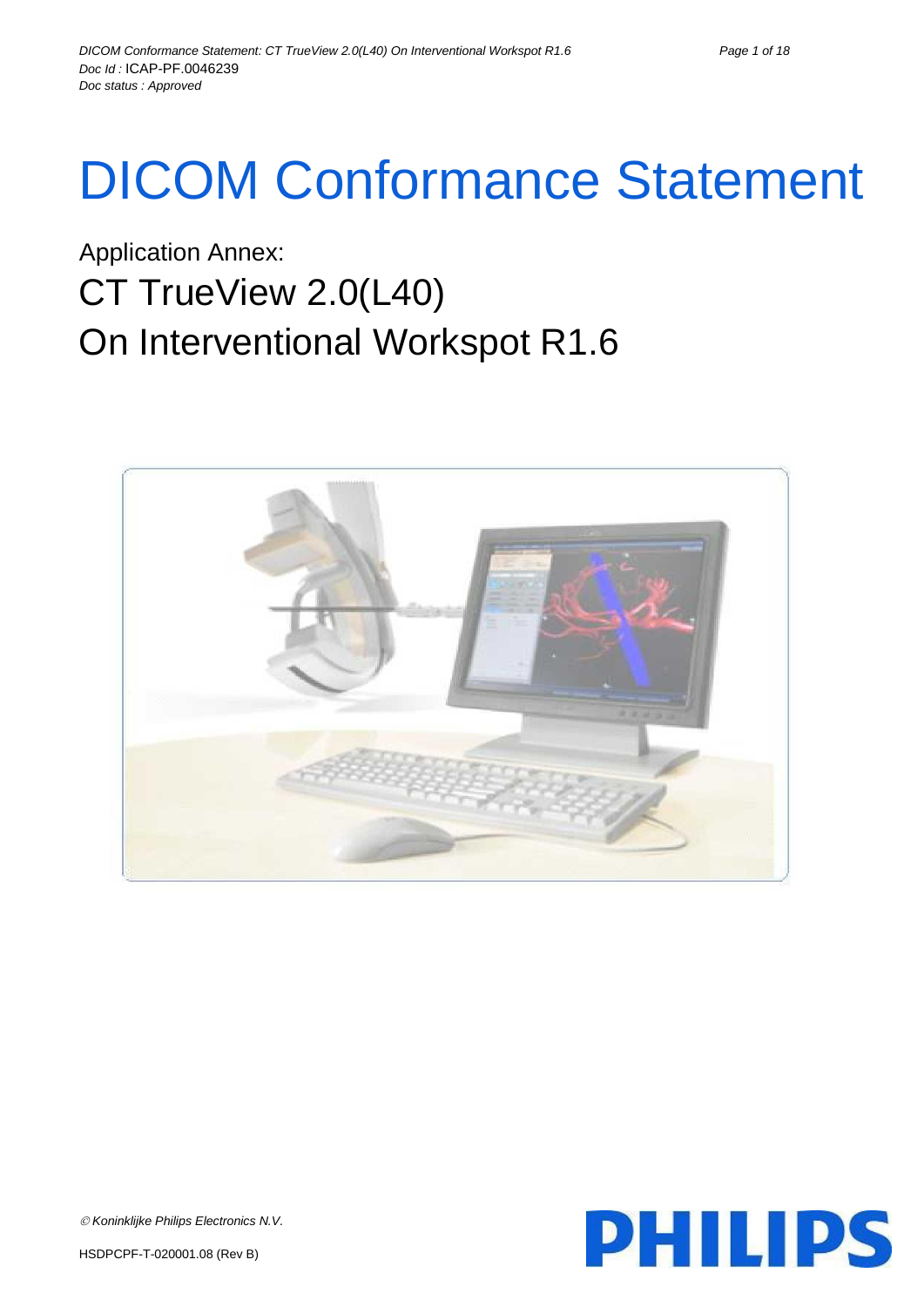**Issued by:** Philips Medical Systems Nederland BV, a Philips Healthcare company,

P.O. Box 10.000 5680 DA Best The Netherlands

Internet[: https://www.philips.com/healthcare/about/customer-support](https://www.philips.com/healthcare/about/customer-support)

Document Number: ICAP-PF.0046239 Date: 02-March-2020

*Koninklijke Philips Electronics N.V.*

HSDPCPF-T-020001.08 (Rev B)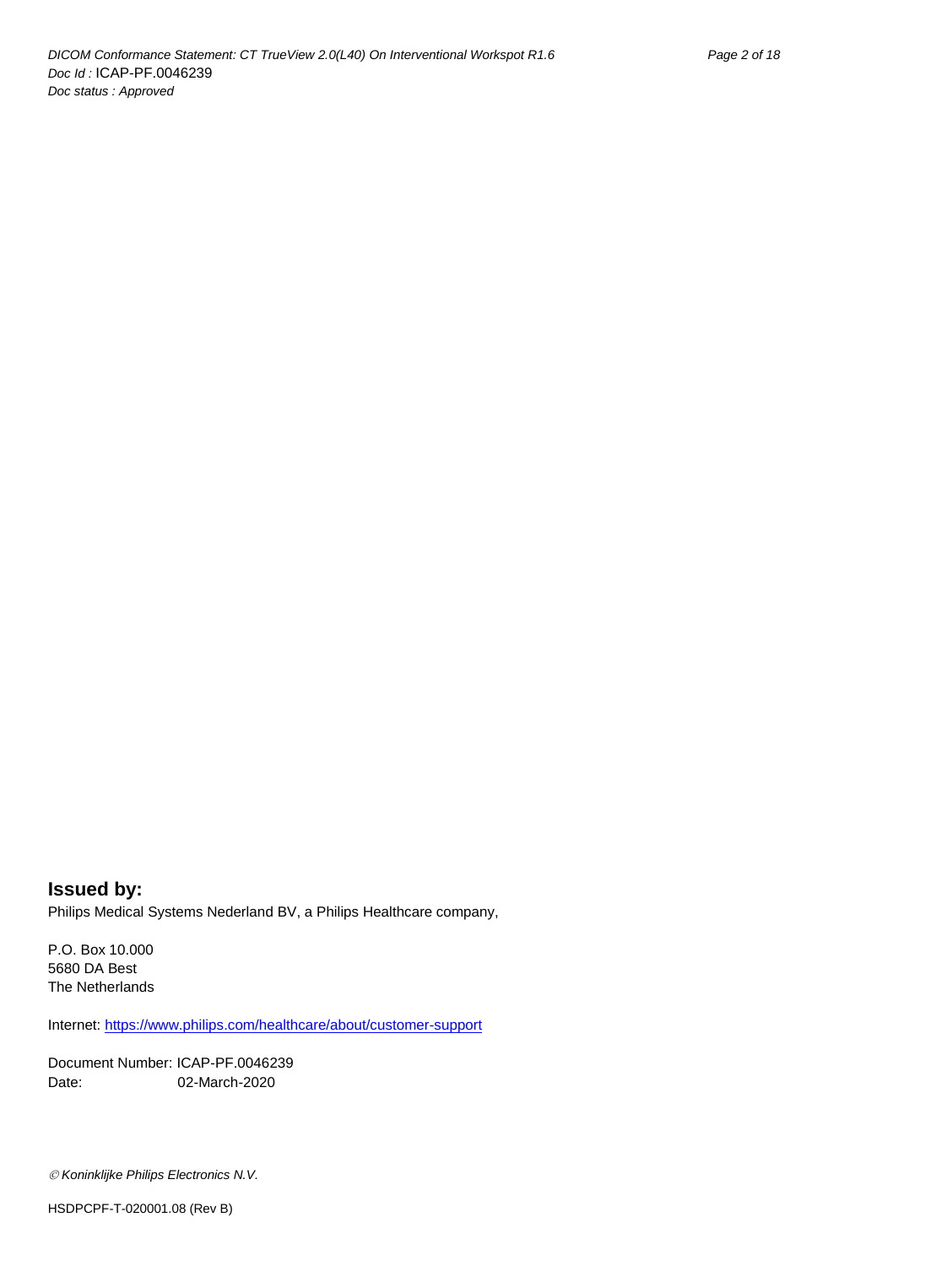## **Table of Contents**

| 1.       |  |
|----------|--|
| 1.1.     |  |
| 1.2.     |  |
| 2.       |  |
| 2.1.     |  |
| 2.1.1.   |  |
| 2.1.2.   |  |
| 2.1.2.1  |  |
| 2.1.2.2  |  |
| 2.1.2.3. |  |
| 2.1.2.4  |  |
| 2.1.2.5. |  |
| 3.       |  |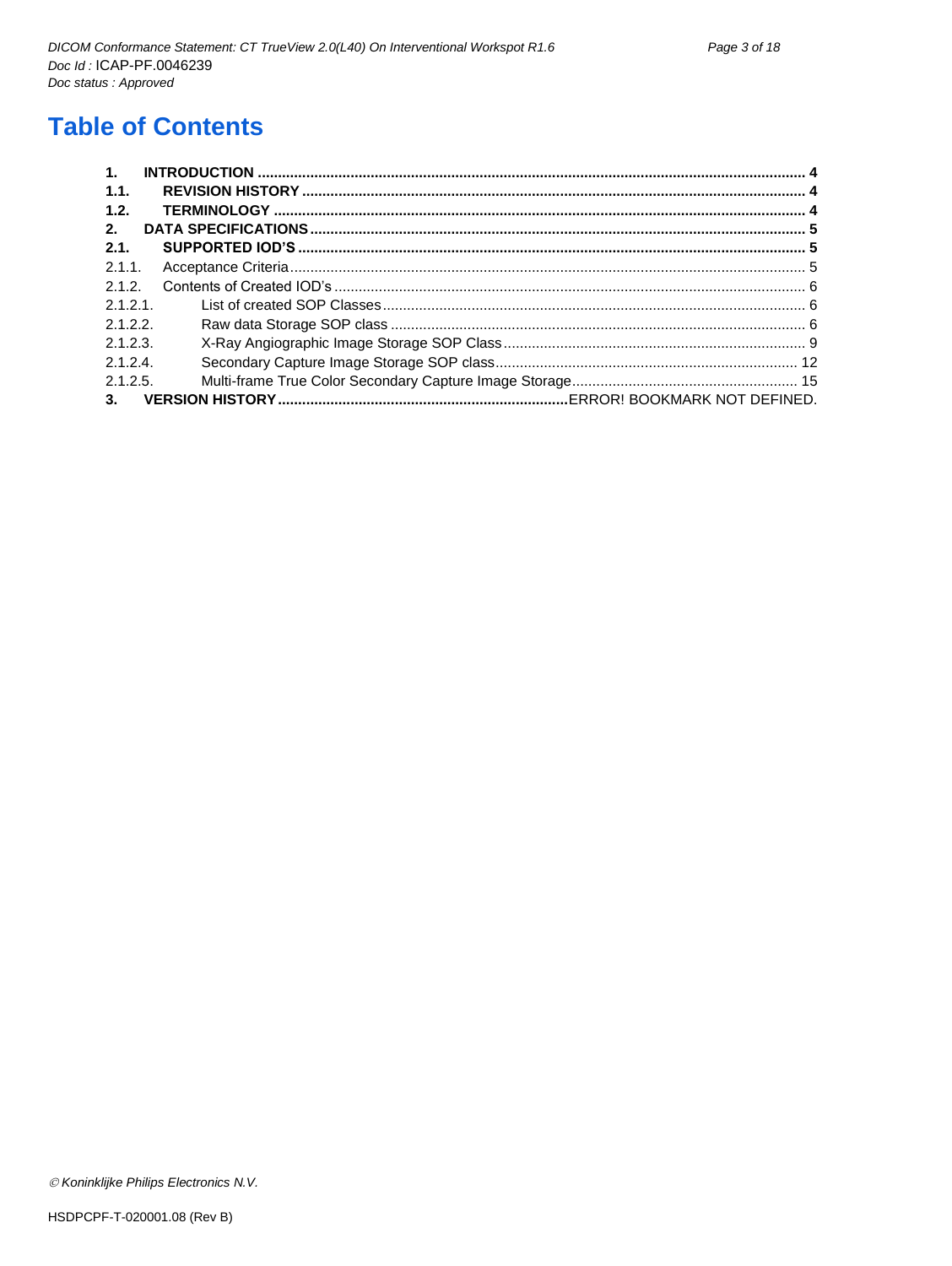## <span id="page-3-0"></span>**1. Introduction**

This DICOM Conformance Statement annex is applicable to CT TrueView 2.0(L40) Application, later referred to as CT TrueView Application. In general the CT TrueView Application is the user environment for viewing and analyzing XA and CT images. CT TrueView creates a 3D reconstruction of the coronary vessel tree based on a pre-acquired CT dataset. The 3D model provides a clear visualization of the coronary vessel tree that may help prevent the misrepresentations of vessel length and position that occur with 2D images. This 3D cardiac imaging tool can be used to select the optimal viewing angle without using additional radiation.

## <span id="page-3-1"></span>**1.1. Revision History**

The revision history below provides dates and differences among individual document versions.

#### **Table 1: Revision History**

| <b>Document Version</b> | Date of Issue | <b>Status</b> | <b>Description</b>   |
|-------------------------|---------------|---------------|----------------------|
| 00                      | 02-March-2020 | Approved      | <b>Final Version</b> |

## <span id="page-3-2"></span>**1.2. Terminology**

| <b>DICOM</b> | Digital Imaging and Communications in Medicine |
|--------------|------------------------------------------------|
| <b>IOD</b>   | Information Object Definition                  |
| UID          | Unique Identifier                              |
| VR.          | <b>Value Representation</b>                    |
| СT           | Computed Tomography                            |
| ХA           | X-Ray Angiography                              |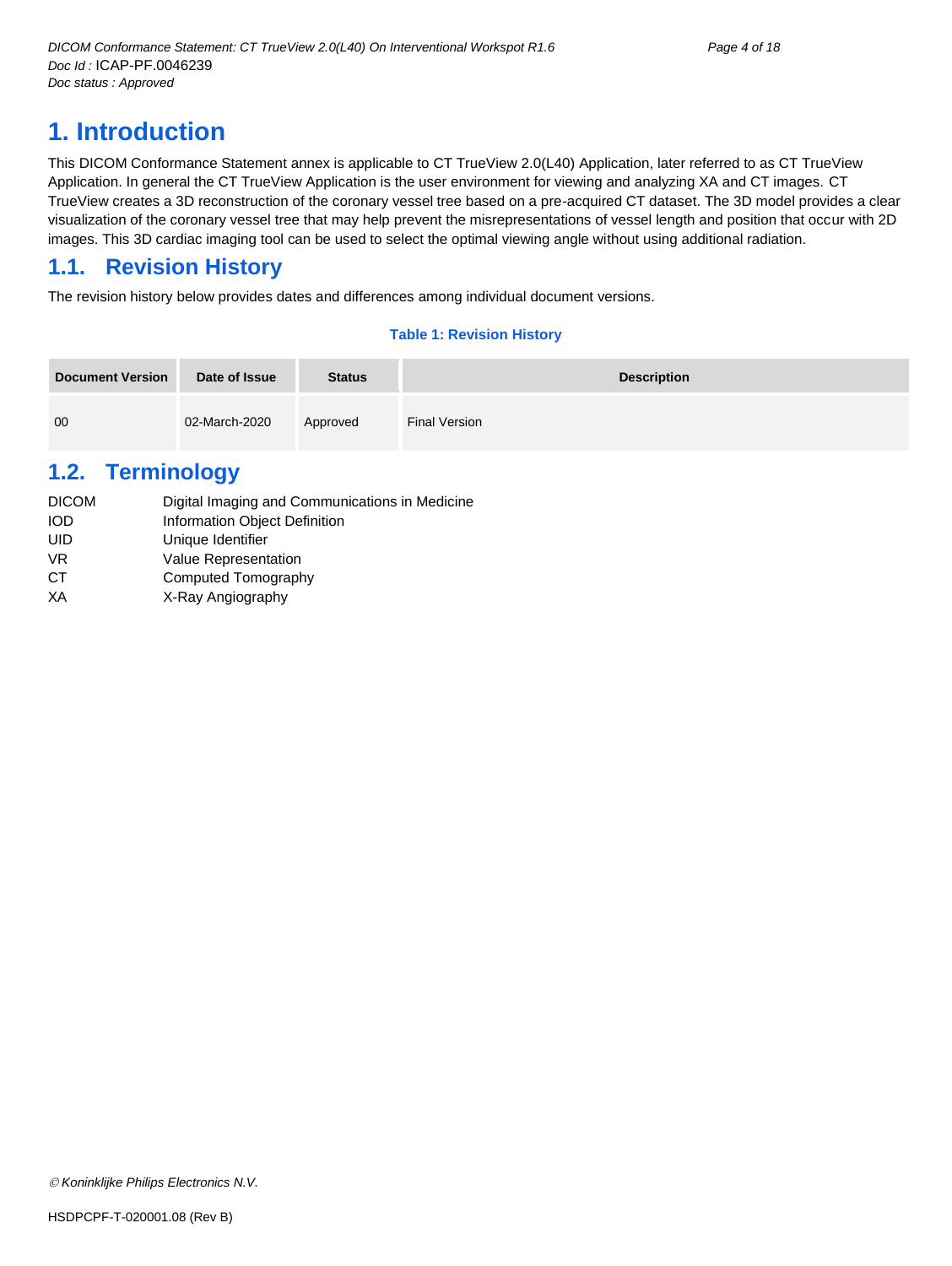## <span id="page-4-0"></span>**2. Data Specifications**

## <span id="page-4-1"></span>**2.1. Supported IOD's**

This section specifies each IOD accepted and / or created by CT TrueView Application.

ACCEPTED The applicable IOD is accepted for storage in the repository of the hosting platform and supported for import of CT TrueView 2.0(L40) Application for viewing and analysis. CREATED The CT TrueView Application supports generation of Derived data by using the applicable IOD and is able to store this data in the repository of the hosting platform.

#### **Table 2: Supported IOD's**

| <b>IOD</b>                                             |                              |                 | <b>Support</b> |  |  |
|--------------------------------------------------------|------------------------------|-----------------|----------------|--|--|
| <b>Name</b>                                            | <b>UID</b>                   | <b>ACCEPTED</b> | <b>CREATED</b> |  |  |
| Raw Data Storage SOP Class                             | 1.2.840.10008.5.1.4.1.1.66   | <b>No</b>       | Yes            |  |  |
| X-Ray Angiographic Image Storage SOP Class             | 1.2.840.10008.5.1.4.1.1.12.1 | <b>No</b>       | Yes            |  |  |
| Secondary Capture Image Storage SOP Class              | 1.2.840.10008.5.1.4.1.1.7    | Yes             | Yes            |  |  |
| CT Image Storage SOP Class                             | 1.2.840.10008.5.1.4.1.1.2    | Yes             | No.            |  |  |
| Multi-frame True Color Secondary Capture Image Storage | 1.2.840.10008.5.1.4.1.1.7.4  | <b>No</b>       | Yes            |  |  |

#### <span id="page-4-2"></span>**2.1.1. Acceptance Criteria**

This section specifies the acceptance criteria applied by CT TrueView Application to which a dataset should adhere before it can be imported into the application. This can be criteria on the highest level (e.g. data from a certain manufacturer or system model) or certain DICOM attributes mandatory to be present into the dataset holding a specific value. In case one or more Philips private attributes are required, then a list of supported Philips system models will be mentioned.

#### **Table 3: Accepted system models.**

| Manufacturer   | <b>Modality</b> | System Model Name(s) |
|----------------|-----------------|----------------------|
| Not applicable | Not applicable  | Not applicable       |

#### **Table 4: Accepted transfer syntaxes per IOD**

| <b>IOD</b>                                   |                           | <b>Transfer Syntax</b>                                                                                                                                                                                                                                                                                                |                                                                                                                                                                                                                          |  |
|----------------------------------------------|---------------------------|-----------------------------------------------------------------------------------------------------------------------------------------------------------------------------------------------------------------------------------------------------------------------------------------------------------------------|--------------------------------------------------------------------------------------------------------------------------------------------------------------------------------------------------------------------------|--|
| <b>Name</b>                                  | <b>UID</b>                | <b>Name</b>                                                                                                                                                                                                                                                                                                           | <b>UID</b>                                                                                                                                                                                                               |  |
| Secondary Capture Image Storage SOP<br>Class | 1.2.840.10008.5.1.4.1.1.7 | Implicit VR Little Endian<br>Explicit VR Big Endian<br><b>Explicit VR Little Endian</b><br>JPEG 2000 Image Compression<br>JPEG 2000 Image Compression<br>(Lossless Only)<br>JPEG Baseline (Process 1)<br>JPEG Extended (Process 2 & 4)<br>JPEG Lossless, Non-Hierarchical,<br>FOP (Process 14)<br><b>RLE Lossless</b> | 1.2.840.10008.1.2<br>1.2.840.10008.1.2.2<br>1.2.840.10008.1.2.1<br>1.2.840.10008.1.2.4.91<br>1.2.840.10008.1.2.4.90<br>1.2.840.10008.1.2.4.50<br>1.2.840.10008.1.2.4.51<br>1.2.840.10008.1.2.4.70<br>1.2.840.10008.1.2.5 |  |
| CT Image Storage SOP Class                   | 1.2.840.10008.5.1.4.1.1.2 | Implicit VR Little Endian<br>Explicit VR Big Endian<br>Explicit VR Little Endian<br>JPEG 2000 Image Compression<br>JPEG 2000 Image Compression<br>(Lossless Only)                                                                                                                                                     | 1.2.840.10008.1.2<br>1.2.840.10008.1.2.2<br>1.2.840.10008.1.2.1<br>1.2.840.10008.1.2.4.91<br>1.2.840.10008.1.2.4.90                                                                                                      |  |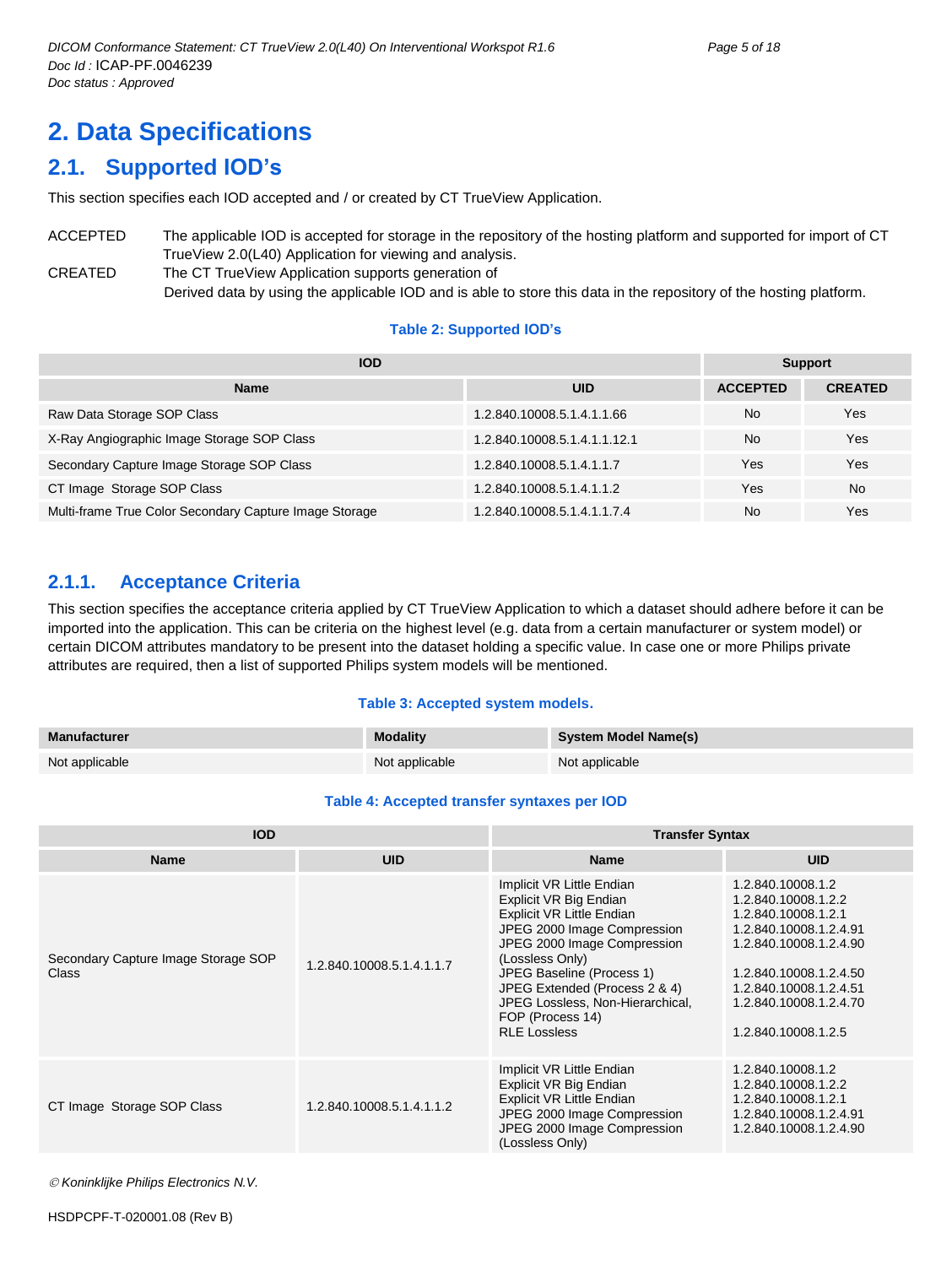#### **Table 5: Accepted attribute values**

| <b>Attribute Name</b> | <b>Attribute Number</b> | <b>Values / Comments</b> |
|-----------------------|-------------------------|--------------------------|
| Not applicable        | Not applicable          | Not applicable           |

#### <span id="page-5-0"></span>**2.1.2. Contents of Created IOD's**

This section specifies in detail the attribute contents of created data objects. Attributes are grouped together by its corresponding module as specified by DICOM standard. Philips private attributes are excluded for specification.

Abbreviations used in the Module table for the column "Presence of Value" are:

| <b>ALWAYS</b> | The attribute is always present with a value |  |
|---------------|----------------------------------------------|--|
|---------------|----------------------------------------------|--|

- EMPTY The attribute is always present without any value (attribute sent zero length)
- VNAP The attribute is always present and its Value is Not Always Present (attribute sent zero length if no value is present)

ANAP The attribute is present under specified condition – if present then it will always have a value

The abbreviations used in the Module table for the column "Source" are:

- AUTO The attribute value is generated automatically
- CONFIG The attribute value source is a configurable parameter
- COPY The attribute value source is another SOP instance FIXED The attribute value is hard-coded in the application IMPLICIT The attribute value source is a user-implicit setting MPPS The attribute value is the same as that use for Modality Performed Procedure Step MWL The attribute value source is a Modality Worklist
- USER The attribute value source is explicit user input

#### <span id="page-5-1"></span>**2.1.2.1. List of created SOP Classes**

#### **Table 6: List of created SOP Classes**

| <b>SOP Class Name</b>                                           | <b>SOP Class UID</b>         |
|-----------------------------------------------------------------|------------------------------|
| Raw data Image Storage SOP Class                                | 1.2.840.10008.5.1.4.1.1.66   |
| X-Ray Angiographic Image Storage SOP Class                      | 1.2.840.10008.5.1.4.1.1.12.1 |
| Secondary Capture Image Storage SOP Class                       | 1.2.840.10008.5.1.4.1.1.7    |
| Multiframe True Color Secondary Capture Image Storage SOP Class | 1.2.840.10008.5.1.4.1.1.7.4  |

#### <span id="page-5-2"></span>**2.1.2.2. Raw data Storage SOP class**

#### **Table 7: IOD of Created Raw Data Storage SOP Class Instances**

| <b>Information Entity</b> | <b>Module</b>                     | <b>Presence Of Module</b> |
|---------------------------|-----------------------------------|---------------------------|
| Patient                   | <b>Patient Module</b>             | ALWAYS                    |
| Study                     | <b>General Study Module</b>       | ALWAYS                    |
| <b>Series</b>             | <b>General Series Module</b>      | ALWAYS                    |
| Frame of Reference        | Frame of Reference                | <b>OPTIONAL</b>           |
| Equipment                 | <b>General Equipment Module</b>   | <b>ALWAYS</b>             |
| Image                     | <b>Acquisition Context Module</b> | <b>ALWAYS</b>             |
|                           | Raw Data Module                   | <b>ALWAYS</b>             |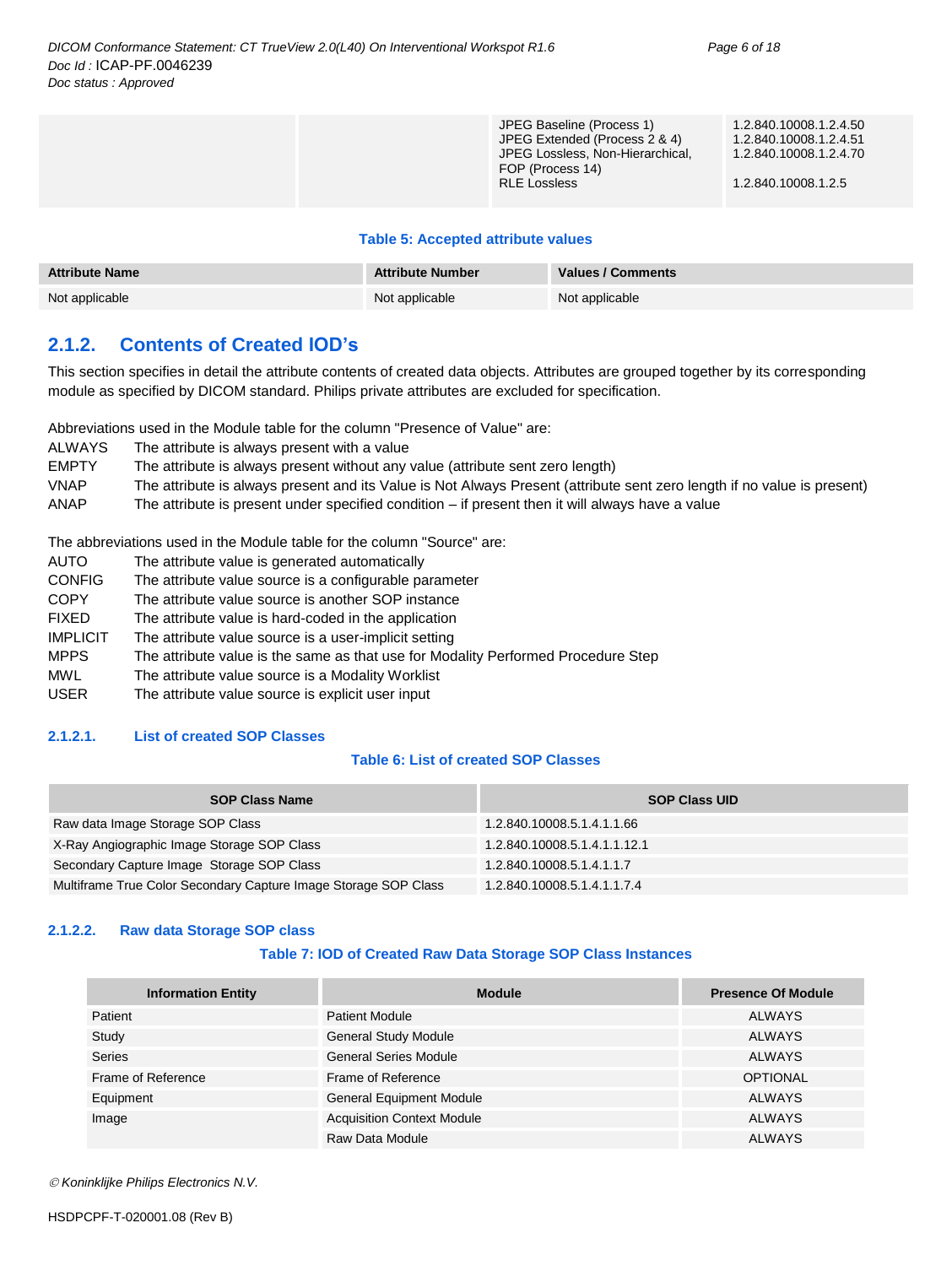SOP Common Module ALWAYS

#### **Table 8 : Patient Module**

| <b>Attribute Name</b> | Tag       | VR        | Value | <b>Presence of Value</b> | <b>Source</b> | <b>Comment</b>             |
|-----------------------|-----------|-----------|-------|--------------------------|---------------|----------------------------|
| Patient's Name        | 0010,0010 | <b>PN</b> |       | <b>ALWAYS</b>            | <b>COPY</b>   | copied from source<br>data |
| Patient ID            | 0010,0020 | LO        |       | <b>ALWAYS</b>            | <b>COPY</b>   | copied from source<br>data |
| Patient's Birth Date  | 0010.0030 | DA        |       | <b>VNAP</b>              | <b>COPY</b>   | copied from source<br>data |
| <b>Patient's Sex</b>  | 0010.0040 | <b>CS</b> |       | <b>ALWAYS</b>            | <b>COPY</b>   |                            |

#### **Table 9 : General Study Module**

| <b>Attribute Name</b>      | Tag       | <b>VR</b> | Value | <b>Presence of Value</b> | <b>Source</b> | <b>Comment</b>             |
|----------------------------|-----------|-----------|-------|--------------------------|---------------|----------------------------|
| <b>Study Date</b>          | 0008.0020 | DA        |       | <b>ALWAYS</b>            | <b>COPY</b>   | copied from<br>source data |
| <b>Study Time</b>          | 0008.0030 | <b>TM</b> |       | <b>ALWAYS</b>            | <b>COPY</b>   | copied from<br>source data |
| Referring Physician's Name | 0008.0090 | <b>PN</b> |       | <b>VNAP</b>              | <b>COPY</b>   | copied from<br>source data |
| Study Instance UID         | 0020,000D | UI        |       | <b>ALWAYS</b>            | <b>COPY</b>   | copied from<br>source data |
| Study ID                   | 0020.0010 | <b>SH</b> |       | <b>ALWAYS</b>            | <b>COPY</b>   | copied from<br>source data |
| <b>Accession Number</b>    | 0008.0050 | <b>SH</b> |       | <b>EMPTY</b>             | COPY, USER    | copied from<br>source data |

#### **Table 10 : General Series Module**

| <b>Attribute Name</b>                  | Tag       | <b>VR</b> | Value | <b>Presence of Value</b> | <b>Source</b> | <b>Comment</b>             |
|----------------------------------------|-----------|-----------|-------|--------------------------|---------------|----------------------------|
| Series Date                            | 0008,0021 | DA        |       | <b>ANAP</b>              | <b>COPY</b>   | copied from<br>source data |
| Series Time                            | 0008,0031 | <b>TM</b> |       | <b>ANAP</b>              | <b>COPY</b>   | copied from<br>source data |
| Modality                               | 0008,0060 | <b>CS</b> |       | <b>ALWAYS</b>            | <b>COPY</b>   | copied from<br>source data |
| Series Description                     | 0008,103E | LO        |       | ANAP                     |               |                            |
| Performing Physicians' name            | 0008,1050 | <b>PN</b> |       | ANAP                     |               |                            |
| <b>Related Series Sequence</b>         | 0008,1250 | SQ        |       | <b>ANAP</b>              |               |                            |
| >Study Instance UID                    | 0020,000D | UI        |       | <b>ALWAYS</b>            |               |                            |
| >Series Instance UID                   | 0020,000E | UI        |       | <b>ALWAYS</b>            | <b>COPY</b>   | copied from<br>source data |
| >Purpose of Reference Code<br>Sequence | 0040.A170 | SQ        |       | <b>VNAP</b>              |               |                            |
| Series Instance UID                    | 0020,000E | UI        |       | <b>ALWAYS</b>            |               |                            |
| Series Number                          | 0020,0011 | <b>IS</b> |       | <b>VNAP</b>              | <b>COPY</b>   | copied from<br>source data |
| Laterality                             | 0020,0060 | <b>CS</b> |       | <b>ANAP</b>              |               |                            |
| Performed Procedure Step Start<br>Date | 0040,0244 | DA        |       | ANAP                     |               |                            |
| Performed Procedure Step Start<br>Time | 0040.0245 | <b>TM</b> |       | <b>ANAP</b>              |               |                            |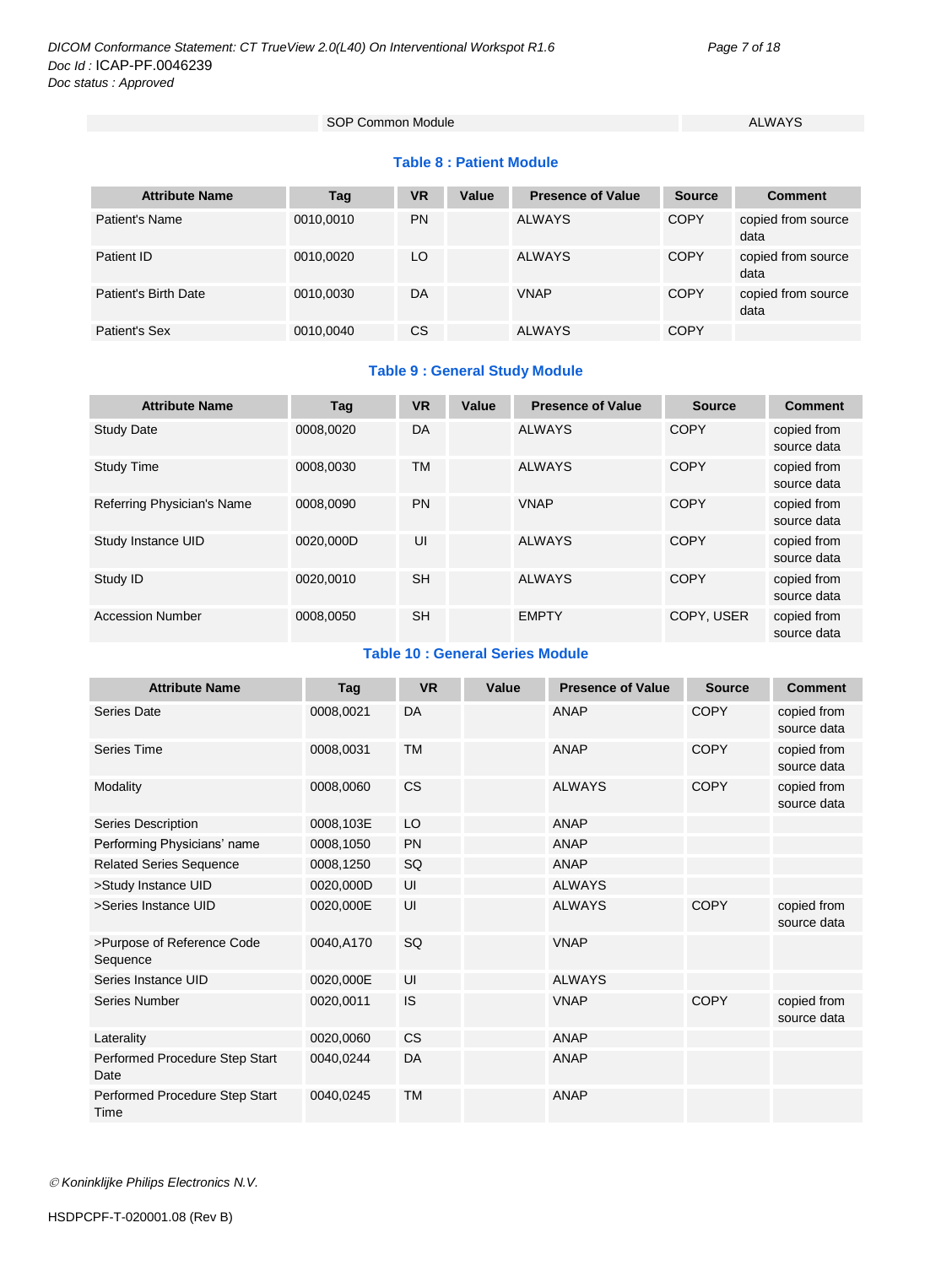| Performed Procedure Step<br>⊟ SH<br>ANAP<br>0040,0253 |  |  |  |
|-------------------------------------------------------|--|--|--|
|                                                       |  |  |  |
|                                                       |  |  |  |
|                                                       |  |  |  |

#### **Table 11: Frame of Reference Module**

| <b>Attribute Name</b>        | Tag       | <b>VR</b> | Value | <b>Presence of Value</b> | <b>Source</b> | <b>Comment</b>             |
|------------------------------|-----------|-----------|-------|--------------------------|---------------|----------------------------|
| Frame of Reference UID       | 0020.0052 | UI        |       | <b>ALWAYS</b>            | <b>COPY</b>   | copied from<br>source data |
| Position Reference Indicator | 0020.1040 | LO.       |       | <b>VNAP</b>              | <b>COPY</b>   | copied from<br>source data |

#### **Table 12: General Equipment Module**

| <b>Attribute Name</b>     | Tag       | <b>VR</b>   | Value                   | <b>Presence of Value</b> | <b>Source</b> | <b>Comment</b>                                                                           |
|---------------------------|-----------|-------------|-------------------------|--------------------------|---------------|------------------------------------------------------------------------------------------|
| Manufacturer              | 0008,0070 | LO          | <b>Philips</b>          | <b>VNAP</b>              | <b>FIXED</b>  |                                                                                          |
| <b>Institution Name</b>   | 0008.0080 | LO          |                         | ANAP                     | <b>USER</b>   |                                                                                          |
| Manufacturer's Model Name | 0008,1090 | LO          | Interventional Workspot | ANAP                     | <b>FIXED</b>  |                                                                                          |
| Device Serial Number      | 0018,1000 | LO          |                         | ANAP                     | <b>COPY</b>   | copied from<br>source data                                                               |
| Software Versions         | 0018.1020 | LO          | 1.6.x                   | ANAP                     | <b>COPY</b>   | copied from<br>source data<br>where "x" is the<br>detailed<br>application SW<br>version. |
|                           |           | _ _ _ _ _ _ | _________               |                          |               |                                                                                          |

#### **Table 13: Acquisition Context Module**

| <b>Attribute Name</b>                  | Taq | <b>VR</b> | Value | <b>Presence of Value</b> | <b>Source</b> | <b>Comment</b>             |
|----------------------------------------|-----|-----------|-------|--------------------------|---------------|----------------------------|
| Acquisition Context Sequence 0040,0555 |     | - SQ      |       | <b>VNAP</b>              | <b>COPY</b>   | copied from<br>source data |

#### **Table 14: Raw Data Module**

| <b>Attribute Name</b> | Taq       | <b>VR</b> | Value | <b>Presence of Value</b> | <b>Source</b> | <b>Comment</b>             |
|-----------------------|-----------|-----------|-------|--------------------------|---------------|----------------------------|
| <b>Content Date</b>   | 0008,0023 | DA        |       | <b>ALWAYS</b>            | <b>COPY</b>   | copied from<br>source data |
| <b>Content Time</b>   | 0008,0033 | <b>TM</b> |       | <b>ALWAYS</b>            | <b>COPY</b>   | copied from<br>source data |
| Creator Version UID   | 0008,9123 | UI        |       | <b>ALWAYS</b>            | <b>COPY</b>   | copied from<br>source data |
| Instance Number       | 0020,0013 | <b>IS</b> |       | ANAP                     | <b>COPY</b>   | copied from<br>source data |

#### **Table 15: SOP Common Module**

| <b>Attribute Name</b>                 | Tag       | <b>VR</b> | Value                      | <b>Presence of</b><br>Value | <b>Source</b> | <b>Comment</b>             |
|---------------------------------------|-----------|-----------|----------------------------|-----------------------------|---------------|----------------------------|
| SOP Class UID                         | 0008.0016 | UI        | 1.2.840.10008.5.1.4.1.1.66 | <b>ALWAYS</b>               | <b>COPY</b>   | copied from<br>source data |
| SOP Instance UID                      | 0008.0018 | UI        |                            | <b>ALWAYS</b>               | COPY          | copied from<br>source data |
| Original Specialized SOP<br>Class UID | 0008.001B | UI        |                            | <b>VNAP</b>                 | <b>COPY</b>   | copied from<br>source data |
| Instance Creation Date                | 0008.0012 | DA        |                            | <b>VNAP</b>                 | <b>COPY</b>   | copied from<br>source data |
| Instance Creation Time                | 0008.0013 | TM        |                            | <b>VNAP</b>                 | <b>COPY</b>   | copied from<br>source data |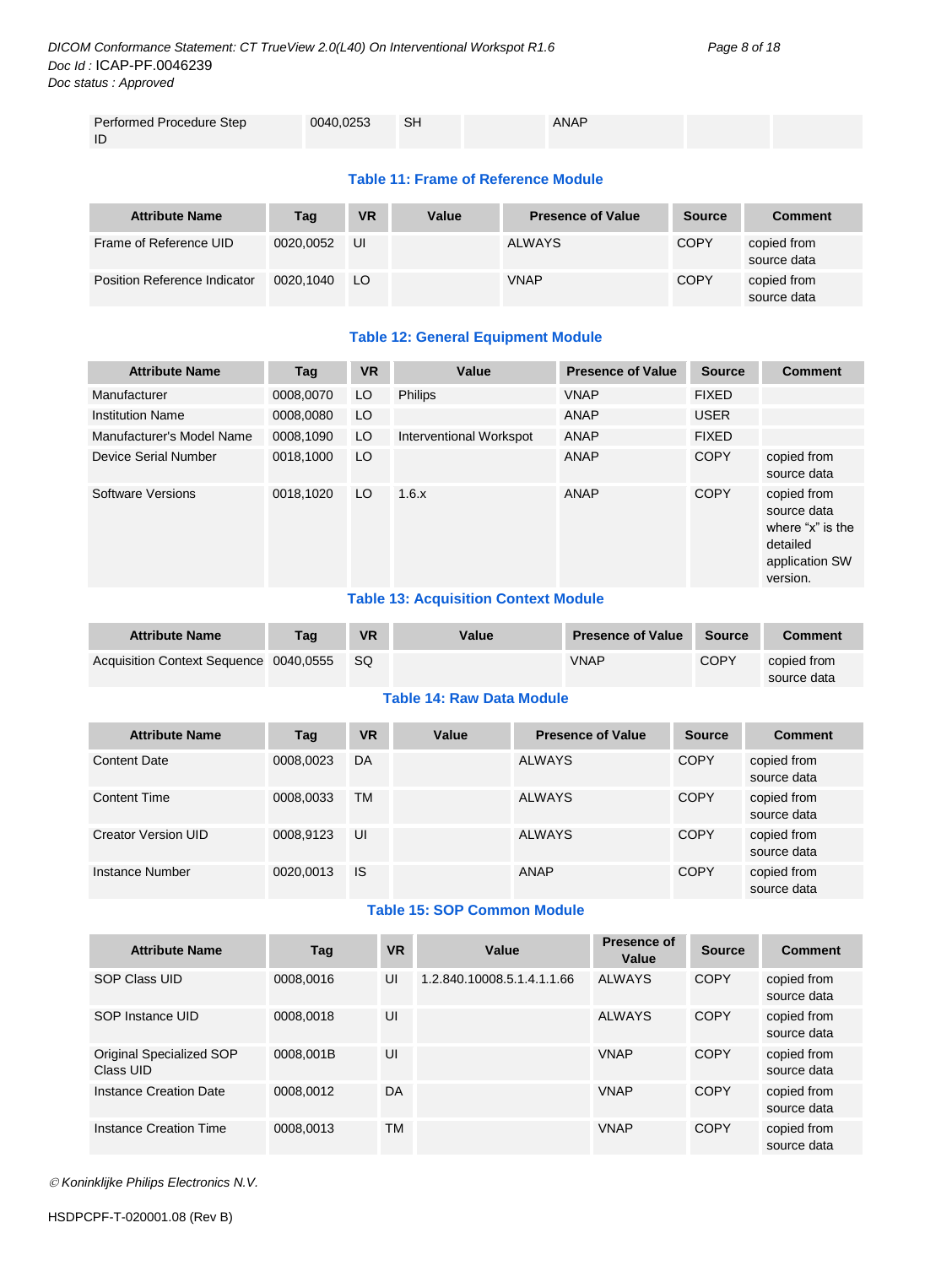Instance Number 0020,0013 IS IS VNAP

#### <span id="page-8-0"></span>**2.1.2.3. X-Ray Angiographic Image Storage SOP Class**

#### **Table 16: IOD of Created X-Ray Angiographic Image Storage Instances**

|           | <b>Information Entity</b> | <b>Module</b>                   | <b>Presence Of Module</b> |
|-----------|---------------------------|---------------------------------|---------------------------|
| Patient   |                           | <b>Patient Module</b>           | <b>ALWAYS</b>             |
| Study     |                           | <b>General Study Module</b>     | <b>ALWAYS</b>             |
| Series    |                           | <b>General Series Module</b>    | <b>ALWAYS</b>             |
| Equipment |                           | <b>General Equipment Module</b> | <b>ALWAYS</b>             |
| Image     |                           | General Image Module            | <b>ALWAYS</b>             |
|           |                           | Image Pixel Module              | <b>ALWAYS</b>             |
|           |                           | Cine Module                     | <b>ALWAYS</b>             |
|           |                           | <b>Multi-Frame Module</b>       | <b>ALWAYS</b>             |
|           |                           | <b>Display Shutter Module</b>   | <b>ALWAYS</b>             |
|           |                           | X-Ray Image Module              | <b>ALWAYS</b>             |
|           |                           | X-Ray Acquisition Module        | <b>ALWAYS</b>             |
|           |                           | X-Ray Table Module              | <b>ALWAYS</b>             |
|           |                           | <b>XA Positioner Module</b>     | <b>ALWAYS</b>             |
|           |                           | DX Detector Module              | <b>ALWAYS</b>             |
|           |                           | <b>VOI LUT Module</b>           | <b>ALWAYS</b>             |
|           |                           | SOP Common Module               | <b>ALWAYS</b>             |

#### **Table 17: Patient Module**

| <b>Attribute Name</b> | Tag       | <b>VR</b> | Value | <b>Presence of Value</b> | <b>Source</b> | <b>Comment</b> |
|-----------------------|-----------|-----------|-------|--------------------------|---------------|----------------|
| Patient's Name        | 0010,0010 | <b>PN</b> |       | <b>VNAP</b>              |               |                |
| Patient ID            | 0010,0020 | LO        |       | <b>VNAP</b>              |               |                |
| Patient's Birth Date  | 0010,0030 | DA        |       | <b>VNAP</b>              |               |                |
| Patient's Sex         | 0010,0040 | CS        |       | <b>VNAP</b>              |               |                |

#### **Table 18: General Study Module**

| <b>Attribute Name</b>      | Tag       | <b>VR</b> | Value | <b>Presence of Value</b> | <b>Source</b> | <b>Comment</b> |
|----------------------------|-----------|-----------|-------|--------------------------|---------------|----------------|
| <b>Study Date</b>          | 0008,0020 | DA        |       | <b>VNAP</b>              |               |                |
| <b>Study Time</b>          | 0008,0030 | TM        |       | <b>VNAP</b>              |               |                |
| <b>Accession Number</b>    | 0008,0050 | <b>SH</b> |       | <b>VNAP</b>              |               |                |
| Referring Physician's Name | 0008,0090 | <b>PN</b> |       | <b>VNAP</b>              |               |                |
| Study Instance UID         | 0020.000D | . UI      |       | <b>ALWAYS</b>            |               |                |
| Study ID                   | 0020,0010 | <b>SH</b> |       | <b>VNAP</b>              |               |                |

#### **Table 19: General Series Module**

| <b>Attribute Name</b>       | Tag       | <b>VR</b> | Value | <b>Presence of Value</b> | <b>Source</b> | <b>Comment</b> |
|-----------------------------|-----------|-----------|-------|--------------------------|---------------|----------------|
| Series Date                 | 0008.0021 | DA        |       | ANAP                     |               |                |
| Series Time                 | 0008,0031 | TM        |       | ANAP                     |               |                |
| Modality                    | 0008,0060 | <b>CS</b> |       | <b>ALWAYS</b>            |               |                |
| Series Description          | 0008.103E | LO        |       | ANAP                     |               |                |
| Performing Physician's Name | 0008,1050 | <b>PN</b> |       | ANAP                     |               |                |

*Koninklijke Philips Electronics N.V.*

HSDPCPF-T-020001.08 (Rev B)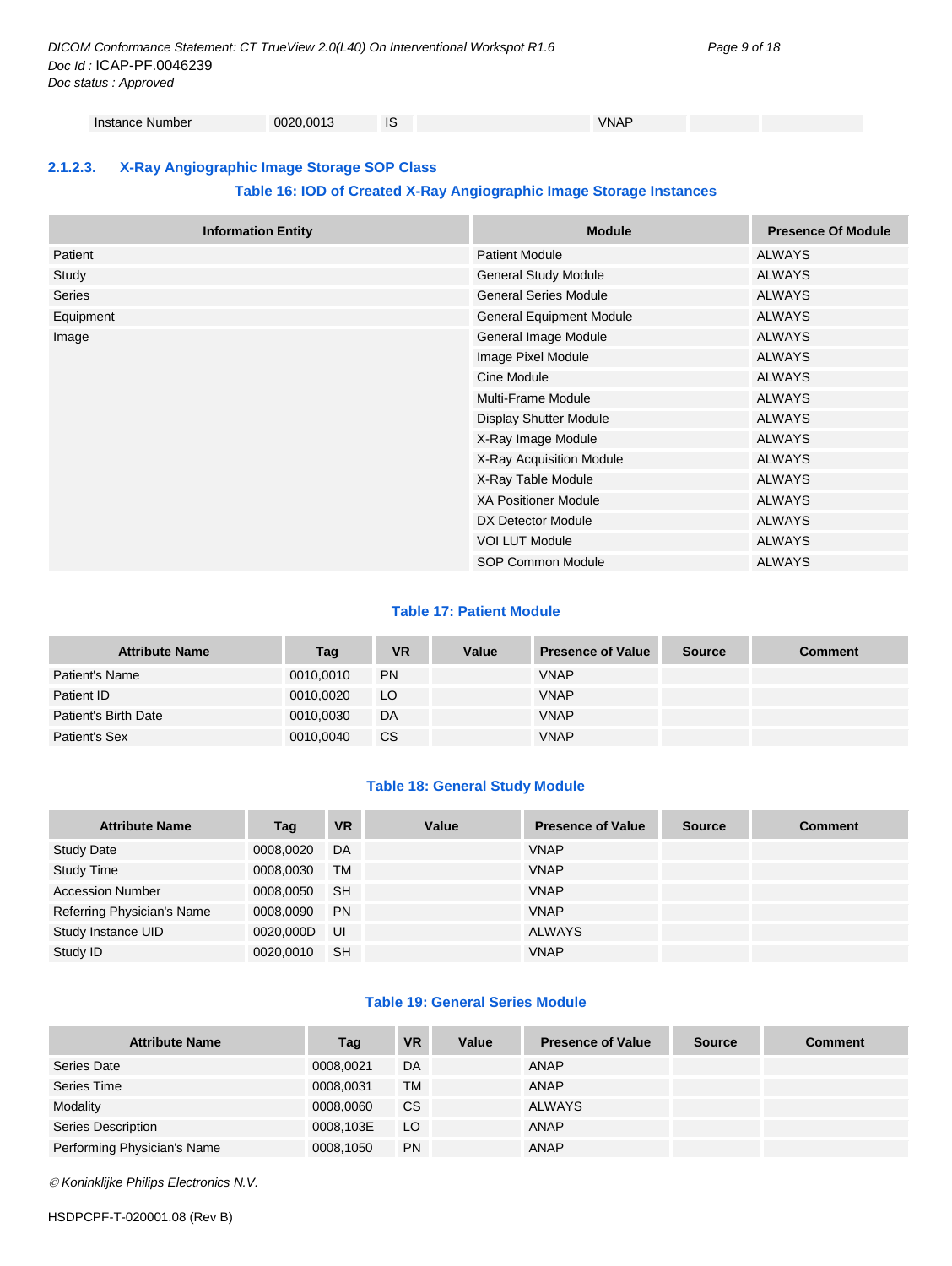#### *DICOM Conformance Statement: CT TrueView 2.0(L40) On Interventional Workspot R1.6 Page 10 of 18 Doc Id :* ICAP-PF.0046239 *Doc status : Approved*

| 0008,1250 | SQ.       | <b>ANAP</b>   |  |
|-----------|-----------|---------------|--|
| 0020,000D | UI        | <b>ALWAYS</b> |  |
| 0020,000E | UI        | <b>ALWAYS</b> |  |
| 0040.A170 | SQ.       | <b>VNAP</b>   |  |
| 0020,000E | UI        | <b>ALWAYS</b> |  |
| 0020,0011 | <b>IS</b> | <b>VNAP</b>   |  |
| 0040.0244 | DA.       | <b>ANAP</b>   |  |
| 0040,0245 | TM        | ANAP          |  |
| 0040,0253 | <b>SH</b> | ANAP          |  |
|           |           |               |  |

#### **Table 20: General Equipment Module**

| <b>Attribute Name</b>     | Tag       | <b>VR</b> | Value                      | <b>Presence of Value</b> | <b>Source</b> | <b>Comment</b>                                       |
|---------------------------|-----------|-----------|----------------------------|--------------------------|---------------|------------------------------------------------------|
| Manufacturer              | 0008,0070 | LO        | <b>Philips</b>             | <b>ALWAYS</b>            | <b>FIXED</b>  |                                                      |
| <b>Institution Name</b>   | 0008,0080 | LO.       |                            | <b>VNAP</b>              | <b>COPY</b>   |                                                      |
| Manufacturer's Model Name | 0008,1090 | LO.       | Interventional<br>Workspot | <b>ALWAYS</b>            | <b>CONFIG</b> |                                                      |
| Device Serial Number      | 0018.1000 |           |                            | ANAP                     |               |                                                      |
| <b>Software Versions</b>  | 0018,1020 | LO        | 1.6.x                      | <b>ALWAYS</b>            | <b>CONFIG</b> | where "x" is the detailed<br>application SW version. |

#### **Table 21: General Image Module**

| <b>Attribute Name</b>       | Tag       | <b>VR</b> | Value | <b>Presence of Value</b> | <b>Source</b> | <b>Comment</b> |
|-----------------------------|-----------|-----------|-------|--------------------------|---------------|----------------|
| Image Type                  | 0008,0008 | <b>CS</b> |       | <b>ANAP</b>              |               |                |
| <b>Acquisition Date</b>     | 0008,0022 | DA        |       | <b>ANAP</b>              |               |                |
| <b>Content Date</b>         | 0008,0023 | <b>DA</b> |       | <b>VNAP</b>              |               |                |
| <b>Acquisition Time</b>     | 0008,0032 | <b>TM</b> |       | <b>ANAP</b>              |               |                |
| <b>Content Time</b>         | 0008,0033 | <b>TM</b> |       | <b>VNAP</b>              |               |                |
| <b>Instance Number</b>      | 0020,0013 | <b>IS</b> |       | <b>VNAP</b>              |               |                |
| <b>Patient Orientation</b>  | 0020,0020 | <b>CS</b> |       | <b>ANAP</b>              |               |                |
| Lossy Image Compression     | 0028,2110 | <b>CS</b> |       | <b>ANAP</b>              |               |                |
| Icon Image Sequence         | 0088,0200 | SQ        |       | <b>ANAP</b>              |               |                |
| >Samples per Pixel          | 0028,0002 | US        |       | <b>ALWAYS</b>            |               |                |
| >Photometric Interpretation | 0028,0004 | <b>CS</b> |       | <b>ALWAYS</b>            |               |                |
| >Rows                       | 0028,0010 | <b>US</b> |       | <b>ALWAYS</b>            |               |                |
| >Columns                    | 0028,0011 | <b>US</b> |       | <b>ALWAYS</b>            |               |                |
| >Bits Allocated             | 0028,0100 | <b>US</b> |       | <b>ALWAYS</b>            |               |                |
| >Bits Stored                | 0028,0101 | <b>US</b> |       | <b>ALWAYS</b>            |               |                |
| >High Bit                   | 0028,0102 | <b>US</b> |       | <b>ALWAYS</b>            |               |                |
| >Pixel Representation       | 0028,0103 | <b>US</b> |       | <b>ALWAYS</b>            |               |                |
| >Pixel Data                 | 7FE0,0010 | OW/OB     |       | <b>ANAP</b>              |               |                |

#### **Table 22: Image Pixel Module**

| <b>Attribute Name</b>      | Tag       | <b>VR</b> | Value | <b>Presence of Value</b> | <b>Source</b> | Comment |
|----------------------------|-----------|-----------|-------|--------------------------|---------------|---------|
| Samples per Pixel          | 0028,0002 | US        |       | <b>ALWAYS</b>            |               |         |
| Photometric Interpretation | 0028.0004 | <b>CS</b> |       | <b>ALWAYS</b>            |               |         |
| Rows                       | 0028.0010 | US        |       | <b>ALWAYS</b>            |               |         |
| Columns                    | 0028.0011 | US        |       | <b>ALWAYS</b>            |               |         |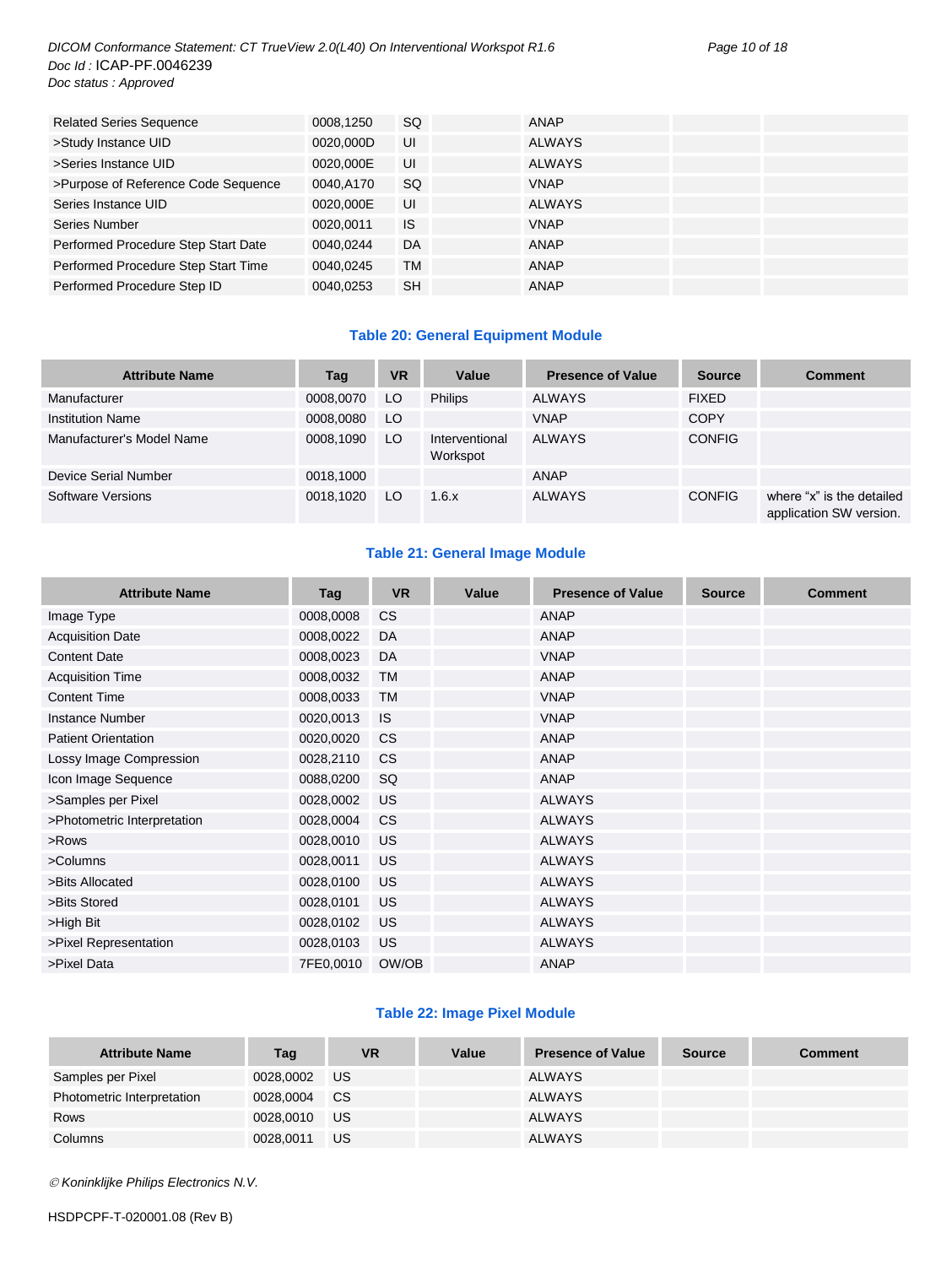*DICOM Conformance Statement: CT TrueView 2.0(L40) On Interventional Workspot R1.6 Page 11 of 18 Doc Id :* ICAP-PF.0046239 *Doc status : Approved*

| <b>Bits Allocated</b>       | 0028,0100 US    |           | <b>ALWAYS</b> |  |
|-----------------------------|-----------------|-----------|---------------|--|
| <b>Bits Stored</b>          | 0028,0101       | <b>US</b> | <b>ALWAYS</b> |  |
| High Bit                    | 0028,0102 US    |           | <b>ALWAYS</b> |  |
| <b>Pixel Representation</b> | 0028,0103 US    |           | <b>ALWAYS</b> |  |
| Pixel Data                  | 7FE0,0010 OB/OW |           | <b>VNAP</b>   |  |

#### **Table 23: Cine Module**

| <b>Attribute Name</b> | Tag       | <b>VR</b> | Value | <b>Presence of Value</b> | Source | Comment |
|-----------------------|-----------|-----------|-------|--------------------------|--------|---------|
| Cine Rate             | 0018,0040 | <b>IS</b> |       | ANAP                     |        |         |
| Frame Time            | 0018,1063 | <b>DS</b> |       | <b>ALWAYS</b>            |        |         |

#### **Table 24: Multi-Frame Module**

| <b>Attribute Name</b>   | Tag       | <b>VR</b> | Value | <b>Presence of Value</b> | <b>Source</b> | Comment |
|-------------------------|-----------|-----------|-------|--------------------------|---------------|---------|
| Number of Frames        | 0028.0008 | - IS      |       | <b>ALWAYS</b>            |               |         |
| Frame Increment Pointer | 0028.0009 | AT        |       | <b>ALWAYS</b>            |               |         |

#### **Table 25: Display Shutter Module**

| <b>Attribute Name</b>              | Tag          | VR          | Value | <b>Presence of Value</b> | <b>Source</b> | <b>Comment</b> |
|------------------------------------|--------------|-------------|-------|--------------------------|---------------|----------------|
| <b>Shutter Shape</b>               | 0018.1600    | <b>CS</b>   |       | ALWAYS                   |               |                |
| <b>Shutter Left Vertical Edge</b>  | 0018.1602 IS |             |       | ALWAYS                   |               |                |
| <b>Shutter Right Vertical Edge</b> | 0018.1604    | <b>I</b> IS |       | ALWAYS                   |               |                |
| Shutter Upper Horizontal Edge      | 0018,1606 IS |             |       | ALWAYS                   |               |                |
| Shutter Lower Horizontal Edge      | 0018,1608    | ⊟ IS        |       | <b>ALWAYS</b>            |               |                |

#### **Table 26: X-Ray Image Module**

| <b>Attribute Name</b>        | Tag       | <b>VR</b> | Value | <b>Presence of Value</b> | <b>Source</b> | <b>Comment</b> |
|------------------------------|-----------|-----------|-------|--------------------------|---------------|----------------|
| Image Type                   | 0008,0008 | <b>CS</b> |       | <b>ALWAYS</b>            |               |                |
| Samples per Pixel            | 0028.0002 | US.       |       | <b>ALWAYS</b>            |               |                |
| Photometric Interpretation   | 0028.0004 | <b>CS</b> |       | <b>ALWAYS</b>            |               |                |
| Frame Increment Pointer      | 0028,0009 | AT        |       | <b>ALWAYS</b>            |               |                |
| <b>Bits Allocated</b>        | 0028,0100 | US.       |       | <b>ALWAYS</b>            |               |                |
| <b>Bits Stored</b>           | 0028,0101 | <b>US</b> |       | <b>ALWAYS</b>            |               |                |
| High Bit                     | 0028,0102 | US.       |       | <b>ALWAYS</b>            |               |                |
| Pixel Representation         | 0028,0103 | US.       |       | <b>ALWAYS</b>            |               |                |
| Pixel Intensity Relationship | 0028,1040 | <b>CS</b> |       | <b>ALWAYS</b>            |               |                |
| Lossy Image Compression      | 0028.2110 | <b>CS</b> |       | <b>ALWAYS</b>            |               |                |

#### **Table 27: X-Ray Acquisition Module**

| <b>Attribute Name</b>    | Tag          | <b>VR</b> | Value | <b>Presence of Value</b> | <b>Source</b> | <b>Comment</b> |
|--------------------------|--------------|-----------|-------|--------------------------|---------------|----------------|
| <b>KVP</b>               | 0018,0060    | DS        |       | <b>VNAP</b>              |               |                |
| Exposure Time            | 0018,1150 IS |           |       | <b>VNAP</b>              |               |                |
| <b>Radiation Setting</b> | 0018,1155 CS |           |       | ALWAYS                   |               |                |
| Imager Pixel Spacing     | 0018,1164    | DS        |       | ANAP                     |               |                |
| <b>Pixel Spacing</b>     | 0028,0030    | DS        |       | <b>ALWAYS</b>            |               |                |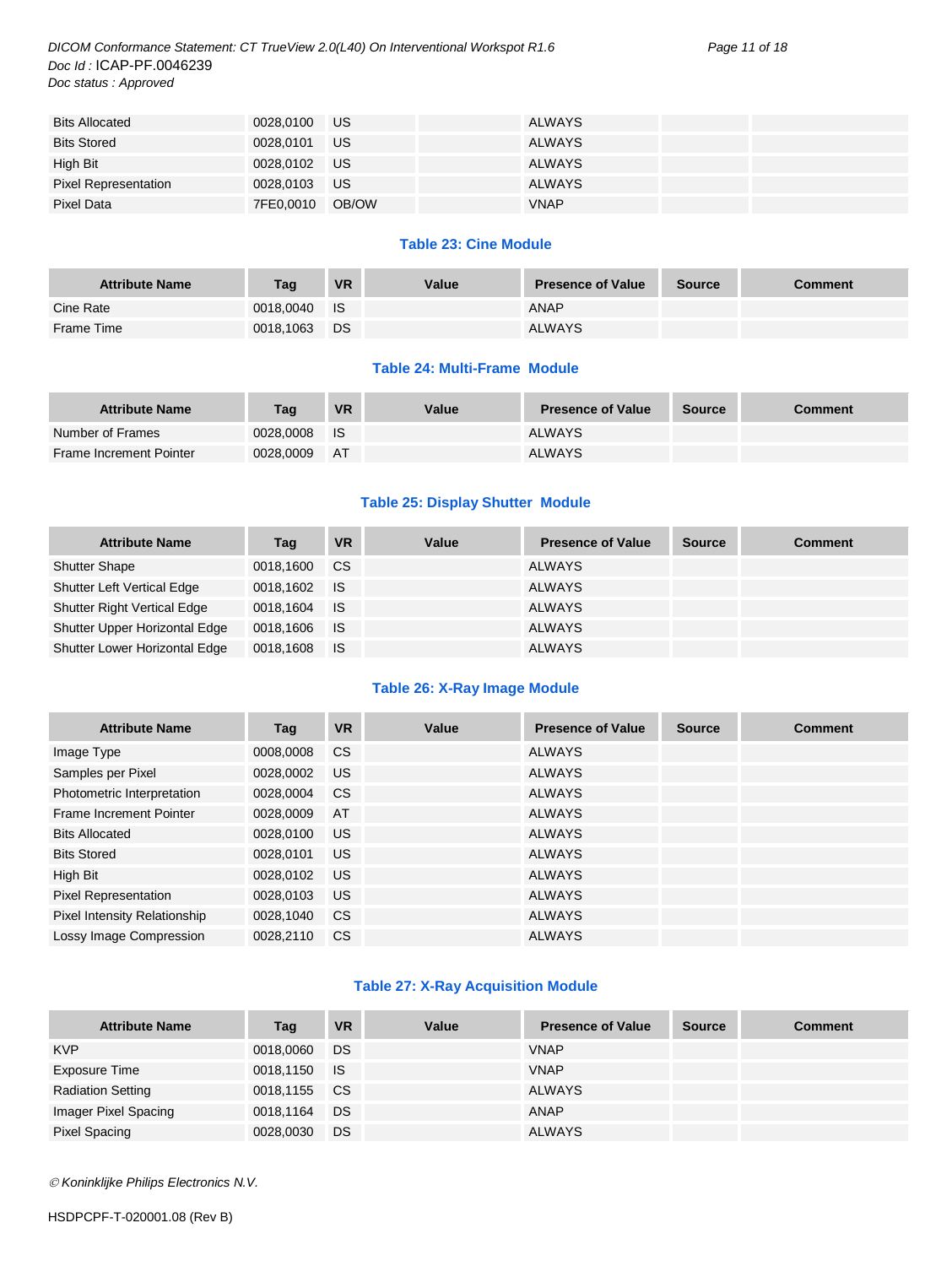#### **Table 28: X-Ray Table Module**

| <b>Attribute Name</b> | Taq       | <b>VR</b> | Value | <b>Presence of Value</b> | <b>Source</b> | <b>Comment</b> |
|-----------------------|-----------|-----------|-------|--------------------------|---------------|----------------|
| <b>Table Motion</b>   | 0018.1134 | <b>DS</b> |       | <b>VNAP</b>              |               |                |
| Table Angle           | 0018,1138 | <b>DS</b> |       | <b>ANAP</b>              |               |                |

#### **Table 29: XA Positioner Module**

| <b>Attribute Name</b>                          | Tag       | <b>VR</b>     | Value | <b>Presence of Value</b> | <b>Source</b> | <b>Comment</b> |
|------------------------------------------------|-----------|---------------|-------|--------------------------|---------------|----------------|
| Distance Source to Patient                     | 0018,1111 | <b>DS</b>     |       | ANAP                     |               |                |
| Distance Source to Patient                     | 0018,1111 | <b>DS</b>     |       | ANAP                     |               |                |
| <b>Positioner Motion</b>                       | 0018,1500 | <sub>CS</sub> |       | <b>VNAP</b>              |               |                |
| <b>Positioner Primary Angle</b>                | 0018,1510 | <b>DS</b>     |       | <b>VNAP</b>              |               |                |
| Positioner Secondary Angle                     | 0018,1511 | <b>DS</b>     |       | <b>VNAP</b>              |               |                |
| <b>Positioner Primary Angle</b><br>Increment   | 0018,1520 | <b>DS</b>     |       | <b>VNAP</b>              |               |                |
| <b>Positioner Secondary Angle</b><br>Increment | 0018,1521 | <b>DS</b>     |       | <b>VNAP</b>              |               |                |

#### **Table 30: DX Detector Module**

| <b>Attribute Name</b> | Taq       | VR        | Value | <b>Presence of Value</b> | <b>Source</b> | Comment |
|-----------------------|-----------|-----------|-------|--------------------------|---------------|---------|
| Imager Pixel Spacing  | 0018.1164 | <b>DS</b> |       | <b>ALWAYS</b>            |               |         |
| Pixel Spacing         | 0028,0030 | DS.       |       | <b>ALWAYS</b>            |               |         |

#### **Table 31: VOI LUT Module**

| <b>Attribute Name</b> | Taq       | <b>VR</b> | Value | <b>Presence of Value</b> | <b>Source</b> | Comment |
|-----------------------|-----------|-----------|-------|--------------------------|---------------|---------|
| <b>Window Center</b>  | 0028.1050 | DS        |       | <b>ALWAYS</b>            |               |         |
| Window Width          | 0028.1051 | DS        |       | <b>ALWAYS</b>            |               |         |

#### **Table 32: SOP Common Module**

| <b>Attribute Name</b>  | Tag       | <b>VR</b> | Value                            | <b>Presence of Value</b> | <b>Source</b> | <b>Comment</b> |
|------------------------|-----------|-----------|----------------------------------|--------------------------|---------------|----------------|
| Instance Creation Date | 0008.0012 | DA        |                                  | ANAP                     |               |                |
| Instance Creation Time | 0008.0013 | TM        |                                  | ANAP                     |               |                |
| SOP Class UID          | 0008,0016 | UI        | 1.2.840.10008.5.1.4.1.1.<br>12.1 | ALWAYS                   |               |                |
| SOP Instance UID       | 0008,0018 | UI        |                                  | <b>ALWAYS</b>            |               |                |
| Instance Number        | 0020,0013 | - IS      |                                  | <b>ANAP</b>              |               |                |

#### <span id="page-11-0"></span>**2.1.2.4. Secondary Capture Image Storage SOP class**

#### **Table 33: IOD of Created Secondary Capture Image Storage SOP Class Instances**

| <b>Information Entity</b> | <b>Module</b>               | <b>Presence Of Module</b> |
|---------------------------|-----------------------------|---------------------------|
| Patient                   | <b>Patient Module</b>       | ALWAYS                    |
| Study                     | <b>General Study Module</b> | <b>ALWAYS</b>             |
|                           | <b>Patient Study Module</b> |                           |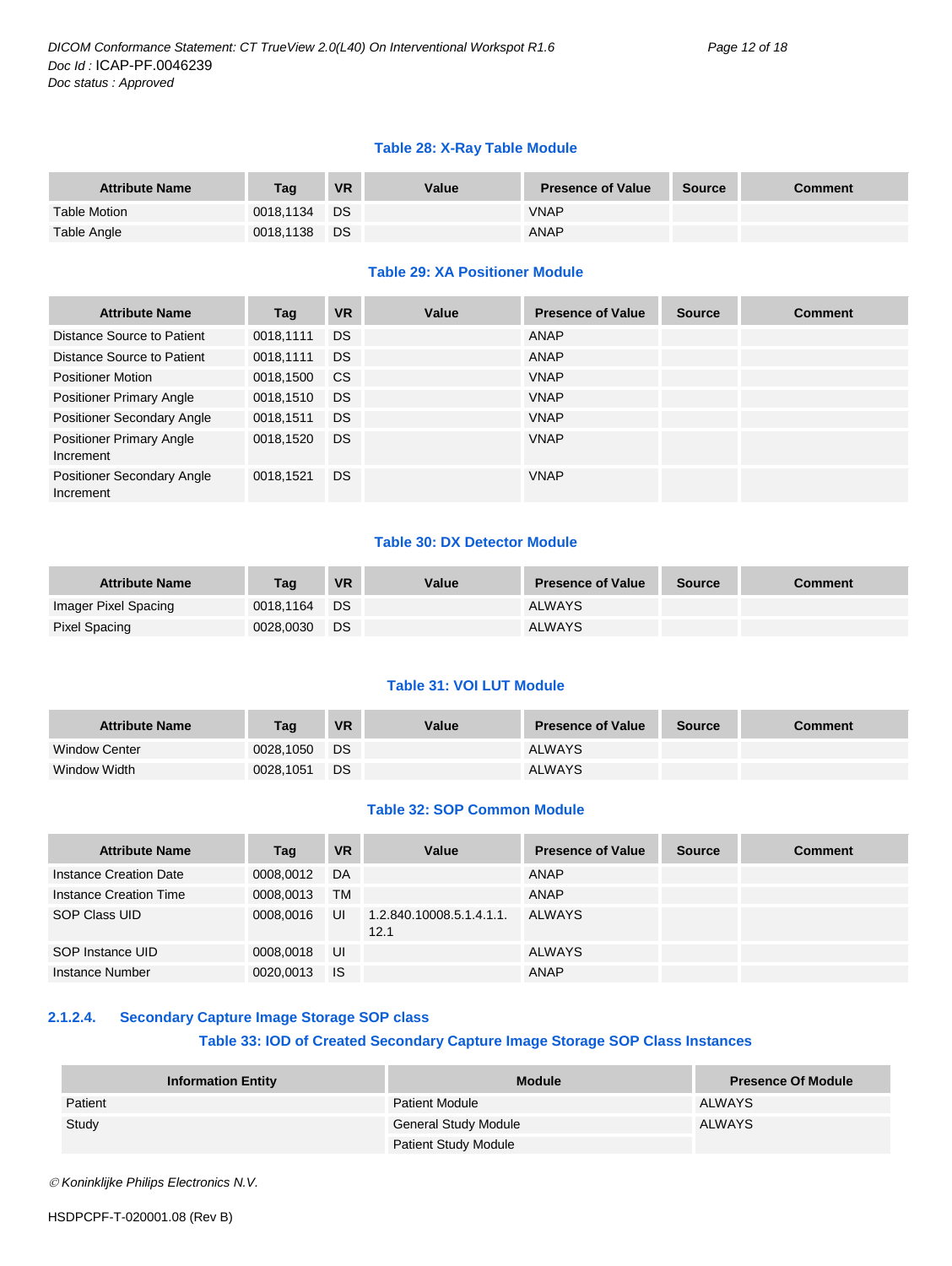*DICOM Conformance Statement: CT TrueView 2.0(L40) On Interventional Workspot R1.6 Page 13 of 18 Doc Id :* ICAP-PF.0046239 *Doc status : Approved*

| Series    | <b>General Series Module</b>    | ALWAYS             |
|-----------|---------------------------------|--------------------|
| Equipment | <b>General Equipment Module</b> | <b>CONDITIONAL</b> |
|           | <b>SC Equipment Module</b>      | ALWAYS             |
| Image     | General Image Module            | ALWAYS             |
|           | Image Pixel Module              | <b>ALWAYS</b>      |
|           | SOP Common Module               | ALWAYS             |

#### **Table 34: Patient Module**

| <b>Attribute Name</b> | Tag       | <b>VR</b>     | Value | <b>Presence of Value</b> | <b>Source</b> | <b>Comment</b>             |
|-----------------------|-----------|---------------|-------|--------------------------|---------------|----------------------------|
| Patient's Name        | 0010,0010 | <b>PN</b>     |       | <b>ALWAYS</b>            | <b>COPY</b>   | copied from source<br>data |
| Patient ID            | 0010,0020 | LO            |       | <b>ALWAYS</b>            | <b>COPY</b>   | copied from source<br>data |
| Patient's Birth Date  | 0010,0030 | DA            |       | <b>ALWAYS</b>            | <b>COPY</b>   | copied from source<br>data |
| Patient's Sex         | 0010,0040 | <sub>CS</sub> |       | <b>ALWAYS</b>            | <b>COPY</b>   | copied from source<br>data |

#### **Table 35: General Study Module**

| <b>Attribute Name</b>      | Tag       | <b>VR</b> | Value | <b>Presence of Value</b> | <b>Source</b> | <b>Comment</b>             |
|----------------------------|-----------|-----------|-------|--------------------------|---------------|----------------------------|
| <b>Study Date</b>          | 0008.0020 | DA        |       | <b>ALWAYS</b>            | <b>COPY</b>   | copied from source<br>data |
| <b>Study Time</b>          | 0008.0030 | <b>TM</b> |       | <b>ALWAYS</b>            | COPY          | copied from source<br>data |
| <b>Accession Number</b>    | 0008.0050 | <b>SH</b> |       | <b>VNAP</b>              |               |                            |
| Referring Physician's Name | 0008,0090 | <b>PN</b> |       | <b>VNAP</b>              | <b>COPY</b>   | copied from source<br>data |
| Study Instance UID         | 0020.000D | UI        |       | <b>ALWAYS</b>            | <b>COPY</b>   | copied from source<br>data |
| Study ID                   | 0020,0010 | <b>SH</b> |       | <b>ALWAYS</b>            | <b>COPY</b>   | copied from source<br>data |

#### **Table 36: Patient Study Module**

| <b>Attribute Name</b> | Tag       | <b>VR</b> | Value | <b>Presence of Value</b> | <b>Source</b> | <b>Comment</b>             |
|-----------------------|-----------|-----------|-------|--------------------------|---------------|----------------------------|
| Patient's Age         | 0010.1010 | AS        |       | <b>ANAP</b>              | <b>COPY</b>   | copied from source<br>data |

#### **Table 37: General Series Module**

| <b>Attribute Name</b> | Tag       | <b>VR</b> | Value | <b>Presence of Value</b> | <b>Source</b> | <b>Comment</b>             |
|-----------------------|-----------|-----------|-------|--------------------------|---------------|----------------------------|
| Series Date           | 0008,0021 | DA        |       | <b>ALWAYS</b>            | <b>COPY</b>   | copied from source<br>data |
| Series Description    | 0008,103E | LO        |       | ANAP                     | <b>COPY</b>   |                            |
| Series Time           | 0008,0031 | <b>TM</b> |       | <b>ALWAYS</b>            | <b>COPY</b>   | copied from source<br>data |
| Modality              | 0008,0060 | CS        |       | <b>ALWAYS</b>            | <b>COPY</b>   | copied from source<br>data |
| Series Instance UID   | 0020,000E | UI        |       | <b>ALWAYS</b>            | <b>COPY</b>   | copied from source<br>data |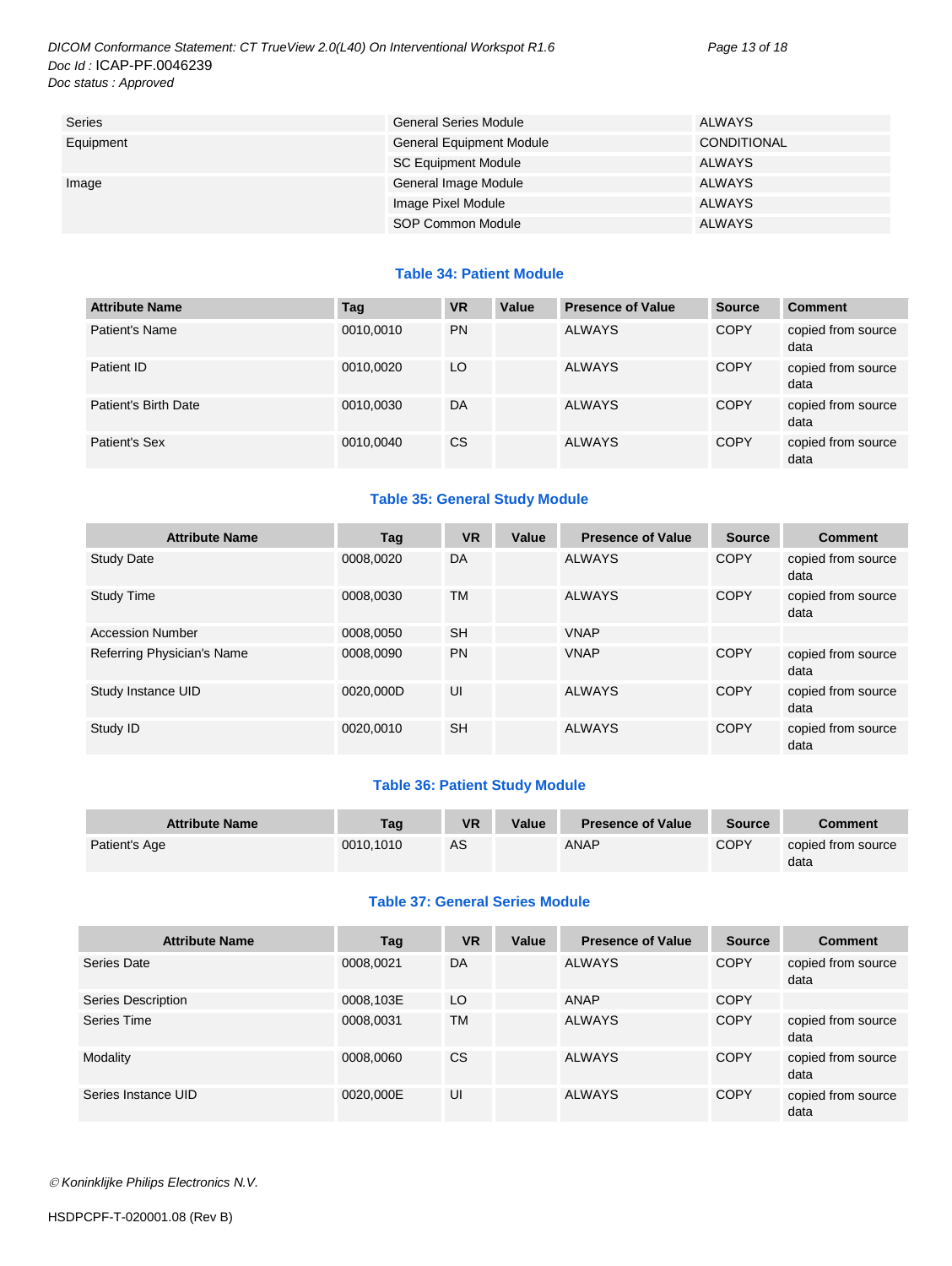#### *DICOM Conformance Statement: CT TrueView 2.0(L40) On Interventional Workspot R1.6 Page 14 of 18 Doc Id :* ICAP-PF.0046239 *Doc status : Approved*

| Series Number                        | 0020,0011 | IS        | <b>VNAP</b>   | <b>COPY</b>          | copied from source<br>data |
|--------------------------------------|-----------|-----------|---------------|----------------------|----------------------------|
| Operators' Name                      | 0008,1070 | <b>PN</b> | <b>ANAP</b>   | <b>COPY</b>          |                            |
| <b>Patient Position</b>              | 0018,5100 | CS        | <b>VNAP</b>   | <b>COPY</b>          | <b>FFS</b>                 |
| <b>Related Series Sequence</b>       | 0008,1250 | SQ        | ANAP          |                      |                            |
| >Study Instance UID                  | 0020,000D | UI        | <b>ALWAYS</b> |                      |                            |
| >Series Instance UID                 | 0020,000E | UI        | <b>ALWAYS</b> |                      |                            |
| >Purpose of Reference Code Sequence  | 0040,A170 | SQ        | <b>EMPTY</b>  |                      |                            |
| Performed Procedure Step Start Date  | 0040.0244 | DA        | ANAP          | <b>COPY</b>          | copied from source<br>data |
| Performed Procedure Step Start Time  | 0040.0245 | TM        | <b>ANAP</b>   | <b>COPY</b>          | copied from source<br>data |
| Performed Procedure Step ID          | 0040,0253 | <b>SH</b> | <b>ANAP</b>   | <b>COPY</b>          | copied from source<br>data |
| Performed Procedure Step Description | 0040,0254 | LO        | ANAP          | COPY,<br><b>USER</b> |                            |

#### **Table 38: General Equipment Module**

| <b>Attribute Name</b>     | Tag       | <b>VR</b> | Value                      | <b>Presence of Value</b> | <b>Source</b> | <b>Comment</b>                                          |
|---------------------------|-----------|-----------|----------------------------|--------------------------|---------------|---------------------------------------------------------|
| Manufacturer              | 0008,0070 | LO.       | <b>Philips</b>             | <b>ALWAYS</b>            | <b>FIXED</b>  |                                                         |
| <b>Institution Name</b>   | 0008,0080 | LO        |                            | <b>VNAP</b>              | <b>COPY</b>   | copied from source<br>data                              |
| Manufacturer's Model Name | 0008,1090 | LO.       | Interventional<br>Workspot | <b>ALWAYS</b>            | <b>CONFIG</b> |                                                         |
| Device Serial Number      | 0018,1000 |           |                            | ANAP                     |               |                                                         |
| Software Versions         | 0018.1020 | LO.       | 1.6.x                      | <b>ALWAYS</b>            | <b>CONFIG</b> | where "x" is the<br>detailed application<br>SW version. |

#### **Table 39 : SC Equipment Module**

| <b>Attribute Name</b>                                 | Tag       | <b>VR</b> | Value      | <b>Presence of Value</b> | <b>Source</b> | <b>Comment</b> |
|-------------------------------------------------------|-----------|-----------|------------|--------------------------|---------------|----------------|
| Modality                                              | 0008,0060 | <b>CS</b> | XA         | ANAP                     | <b>COPY</b>   |                |
| Conversion Type                                       | 0008.0064 | <b>CS</b> | <b>WSD</b> | <b>ALWAYS</b>            | <b>AUTO</b>   |                |
| Secondary Capture Device Manufacturer                 | 0018.1016 | LO        |            | ANAP                     | <b>AUTO</b>   |                |
| Secondary Capture Device<br>Manufacturer's Model Name | 0018.1018 | LO        |            | ANAP                     | <b>AUTO</b>   |                |
| Secondary Capture Device Software<br>Versions         | 0018.1019 | LO        |            | ANAP                     | <b>AUTO</b>   |                |

#### **Table 40: General Image Module**

| <b>Attribute Name</b>     | Tag       | <b>VR</b> | Value                                              | <b>Presence of Value</b> | <b>Source</b> | <b>Comment</b>             |
|---------------------------|-----------|-----------|----------------------------------------------------|--------------------------|---------------|----------------------------|
| Image Type                | 0008,0008 | CS.       | <b>ORIGINAL\</b><br><b>PRIMARY</b><br>SINGLE PLANE | <b>ALWAYS</b>            | <b>COPY</b>   |                            |
| <b>Acquisition Date</b>   | 0008,0022 | DA        |                                                    | <b>VNAP</b>              | <b>COPY</b>   |                            |
| <b>Acquisition Number</b> | 0020,0012 | <b>IS</b> |                                                    | ANAP                     | <b>COPY</b>   | copied from source<br>data |
| <b>Acquisition Time</b>   | 0008,0032 | TM        |                                                    | <b>VNAP</b>              | <b>COPY</b>   |                            |
| Instance Number           | 0020,0013 | IS        |                                                    | <b>VNAP</b>              | <b>COPY</b>   | copied from source<br>data |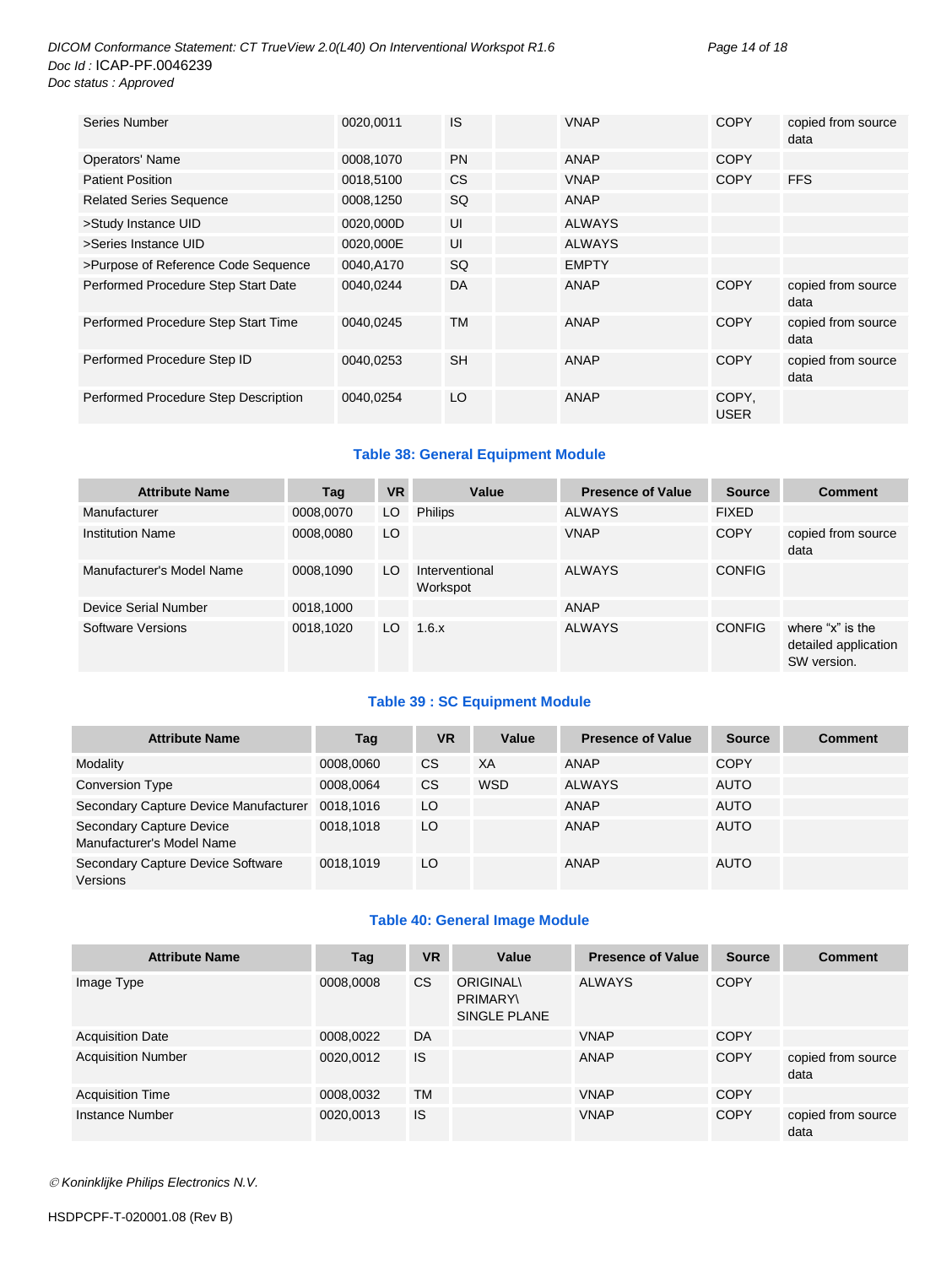| <b>Patient Orientation</b> | 0020.0020 | <b>CS</b> | <b>VNAP</b> | <b>COPY</b> | copied from source<br>data |
|----------------------------|-----------|-----------|-------------|-------------|----------------------------|
| Image Comments             | 0020.4000 |           | <b>ANAP</b> | <b>COPY</b> |                            |

#### **Table 41: Image Pixel Module**

| <b>Attribute Name</b>       | Tag       | <b>VR</b> | Value          | <b>Presence of Value</b> | <b>Source</b> | <b>Comment</b>             |
|-----------------------------|-----------|-----------|----------------|--------------------------|---------------|----------------------------|
| Samples per Pixel           | 0028,0002 | US.       |                | <b>ALWAYS</b>            |               |                            |
| Photometric Interpretation  | 0028,0004 | <b>CS</b> |                | <b>ALWAYS</b>            |               | <b>RGB</b>                 |
| <b>Planar Configuration</b> | 0028,0006 | <b>US</b> |                | <b>ALWAYS</b>            |               |                            |
| <b>Rows</b>                 | 0028,0010 | <b>US</b> |                | <b>ALWAYS</b>            | <b>COPY</b>   | copied from<br>source data |
| Columns                     | 0028,0011 | <b>US</b> |                | <b>ALWAYS</b>            | <b>COPY</b>   | copied from<br>source data |
| <b>Bits Allocated</b>       | 0028,0100 | <b>US</b> | 8              | <b>ALWAYS</b>            |               |                            |
| <b>Bits Stored</b>          | 0028,0101 | <b>US</b> | 8              | <b>ALWAYS</b>            |               |                            |
| High Bit                    | 0028,0102 | <b>US</b> | $\overline{7}$ | <b>ALWAYS</b>            |               |                            |
| <b>Pixel Representation</b> | 0028,0103 | <b>US</b> | 0000           | <b>ALWAYS</b>            | <b>COPY</b>   | copied from<br>source data |
| <b>Pixel Data</b>           | 7FE0,0010 | OW/OB     |                | <b>ALWAYS</b>            | <b>COPY</b>   | copied from<br>source data |

#### **Table 42: SC Image Module**

| <b>Attribute Name</b>     | Taɑ       | <b>VR</b> | Value | <b>Presence of Value</b> | <b>Source</b> | <b>Comment</b> |
|---------------------------|-----------|-----------|-------|--------------------------|---------------|----------------|
| Date of Secondary Capture | 0018.1012 | DA        |       | ANAP                     | <b>AUTO</b>   |                |
| Time of Secondary Capture | 0018.1014 | <b>TM</b> |       | ANAP                     | <b>AUTO</b>   |                |

#### **Table 43: SOP Common Module**

| <b>Attribute Name</b>  | Tag       | <b>VR</b> | Value                     | <b>Presence of Value</b> | <b>Source</b> | <b>Comment</b>             |
|------------------------|-----------|-----------|---------------------------|--------------------------|---------------|----------------------------|
| SOP Class UID          | 0008,0016 | UI        | 1.2.840.10008.5.1.4.1.1.7 | ALWAYS                   | <b>FIXED</b>  |                            |
| SOP Instance UID       | 0008,0018 | UI        |                           | <b>ALWAYS</b>            | <b>COPY</b>   | copied from<br>source data |
| Instance Creation Date | 0008,0012 | DA        |                           | ANAP                     | <b>COPY</b>   | copied from<br>source data |
| Instance Creation Time | 0008,0013 | <b>TM</b> |                           | ANAP                     | <b>COPY</b>   | copied from<br>source data |
| Instance Number        | 0020,0013 | <b>IS</b> |                           | ANAP                     | <b>COPY</b>   | copied from<br>source data |

#### <span id="page-14-0"></span>**2.1.2.5. Multi-frame True Color Secondary Capture Image Storage Table 44: IOD of Created Multiframe True Color Secondary Capture Image Storage SOP Class Instances**

| <b>Information Entity</b> | <b>Module</b>                   | <b>Presence Of Module</b> |
|---------------------------|---------------------------------|---------------------------|
| Patient                   | <b>Patient Module</b>           | <b>ALWAYS</b>             |
| Study                     | <b>General Study Module</b>     | <b>ALWAYS</b>             |
| <b>Series</b>             | <b>General Series Module</b>    | <b>ALWAYS</b>             |
| Equipment                 | <b>General Equipment Module</b> | <b>CONDITIONAL</b>        |
|                           | <b>SC Equipment Module</b>      | <b>ALWAYS</b>             |
| Image                     | General Image Module            | <b>ALWAYS</b>             |
|                           | Image Pixel Module              | <b>ALWAYS</b>             |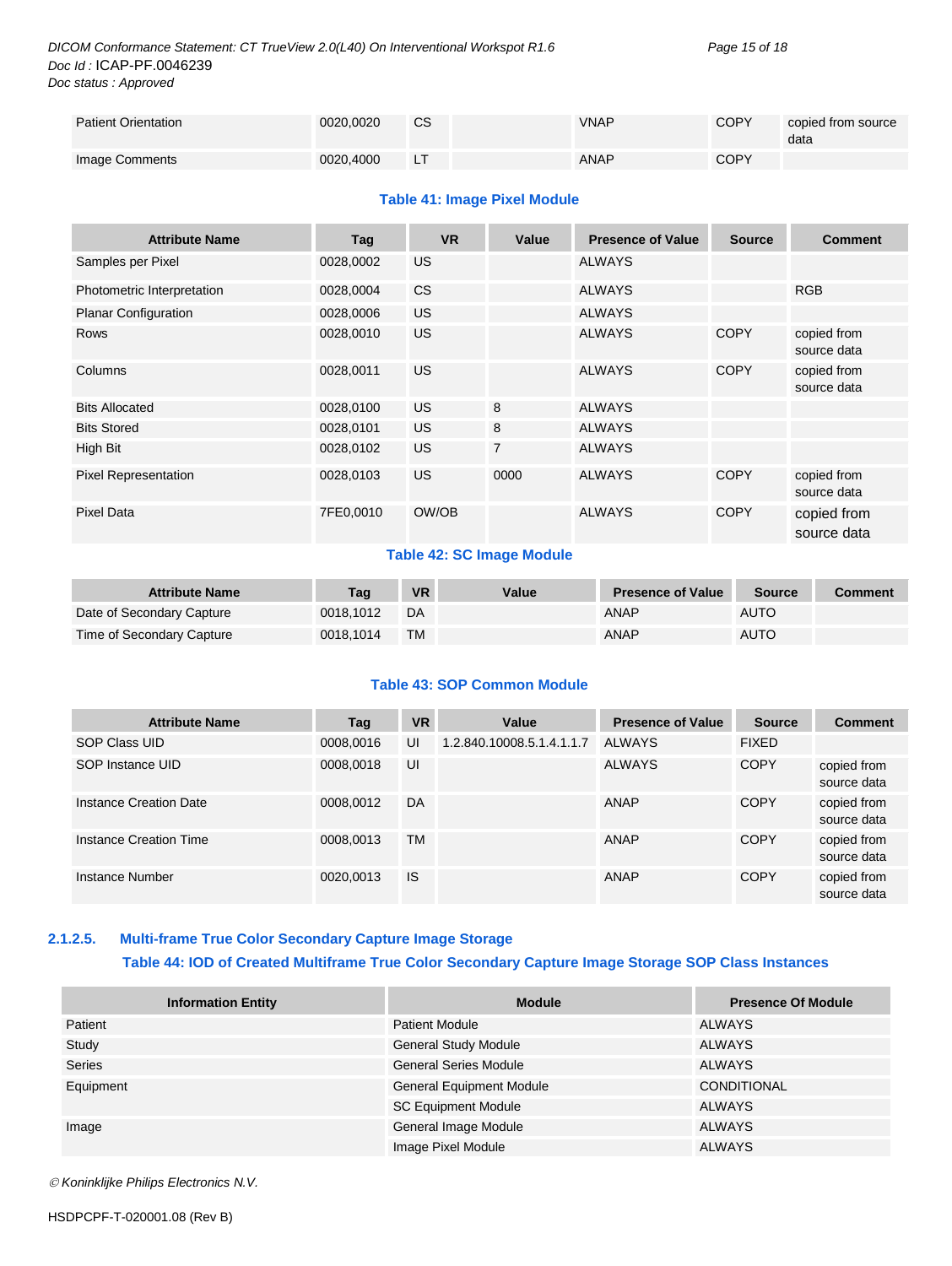| Cine Module                          | CONDITIONAL     |
|--------------------------------------|-----------------|
| Multi-Frame Module                   | ALWAYS          |
| Multi-Frame Functional Groups Module | <b>OPTIONAL</b> |
| SC Multi-frame Image Module          | <b>ALWAYS</b>   |
| SOP Common Module                    | <b>ALWAYS</b>   |

#### **Table 45: Patient Module**

| <b>Attribute Name</b> | Tag       | <b>VR</b> | Value | <b>Presence of Value</b> | <b>Source</b> | <b>Comment</b>             |
|-----------------------|-----------|-----------|-------|--------------------------|---------------|----------------------------|
| Patient's Name        | 0010,0010 | <b>PN</b> |       | <b>VNAP</b>              | <b>COPY</b>   | copied from source<br>data |
| Patient ID            | 0010.0020 | LO        |       | <b>VNAP</b>              | <b>COPY</b>   | copied from source<br>data |
| Patient's Birth Date  | 0010,0030 | DA        |       | <b>VNAP</b>              | <b>COPY</b>   | copied from source<br>data |
| Patient's Sex         | 0010,0040 | <b>CS</b> |       | <b>VNAP</b>              | <b>COPY</b>   | copied from source<br>data |

#### **Table 46: General Study Module**

| <b>Attribute Name</b>      | Tag       | <b>VR</b> | Value | <b>Presence of Value</b> | <b>Source</b> | <b>Comment</b>             |
|----------------------------|-----------|-----------|-------|--------------------------|---------------|----------------------------|
| <b>Study Date</b>          | 0008.0020 | DA        |       | <b>VNAP</b>              | <b>COPY</b>   | copied from source<br>data |
| <b>Study Time</b>          | 0008.0030 | <b>TM</b> |       | <b>VNAP</b>              | <b>COPY</b>   | copied from source<br>data |
| <b>Accession Number</b>    | 0008.0050 | <b>SH</b> |       | <b>VNAP</b>              |               |                            |
| Referring Physician's Name | 0008.0090 | <b>PN</b> |       | <b>VNAP</b>              | <b>COPY</b>   | copied from source<br>data |
| Study Instance UID         | 0020.000D | UI        |       | <b>ALWAYS</b>            | <b>COPY</b>   | copied from source<br>data |
| Study ID                   | 0020.0010 | <b>SH</b> |       | <b>VNAP</b>              | <b>COPY</b>   | copied from source<br>data |

#### **Table 47: General Series Module**

| <b>Attribute Name</b>               | Tag       | <b>VR</b> | Value | <b>Presence of Value</b> | <b>Source</b> | <b>Comment</b>             |
|-------------------------------------|-----------|-----------|-------|--------------------------|---------------|----------------------------|
| Series Date                         | 0008,0021 | DA        |       | ANAP                     | <b>COPY</b>   | copied from source<br>data |
| Series Time                         | 0008,0031 | <b>TM</b> |       | ANAP                     | <b>COPY</b>   | copied from source<br>data |
| Modality                            | 0008,0060 | <b>CS</b> |       | <b>ALWAYS</b>            | <b>COPY</b>   | copied from source<br>data |
| Series Instance UID                 | 0020,000E | UI        |       | <b>ALWAYS</b>            | <b>COPY</b>   | copied from source<br>data |
| Series Number                       | 0020,0011 | IS        |       | ANAP                     | <b>COPY</b>   | copied from source<br>data |
| <b>Related Series Sequence</b>      | 0008,1250 | SQ        |       | ANAP                     |               |                            |
| >Study Instance UID                 | 0020,000D | UI        |       | <b>ALWAYS</b>            |               |                            |
| >Series Instance UID                | 0020,000E | UI        |       | <b>ALWAYS</b>            |               |                            |
| >Purpose of Reference Code Sequence | 0040,A170 | <b>SQ</b> |       | <b>VNAP</b>              |               |                            |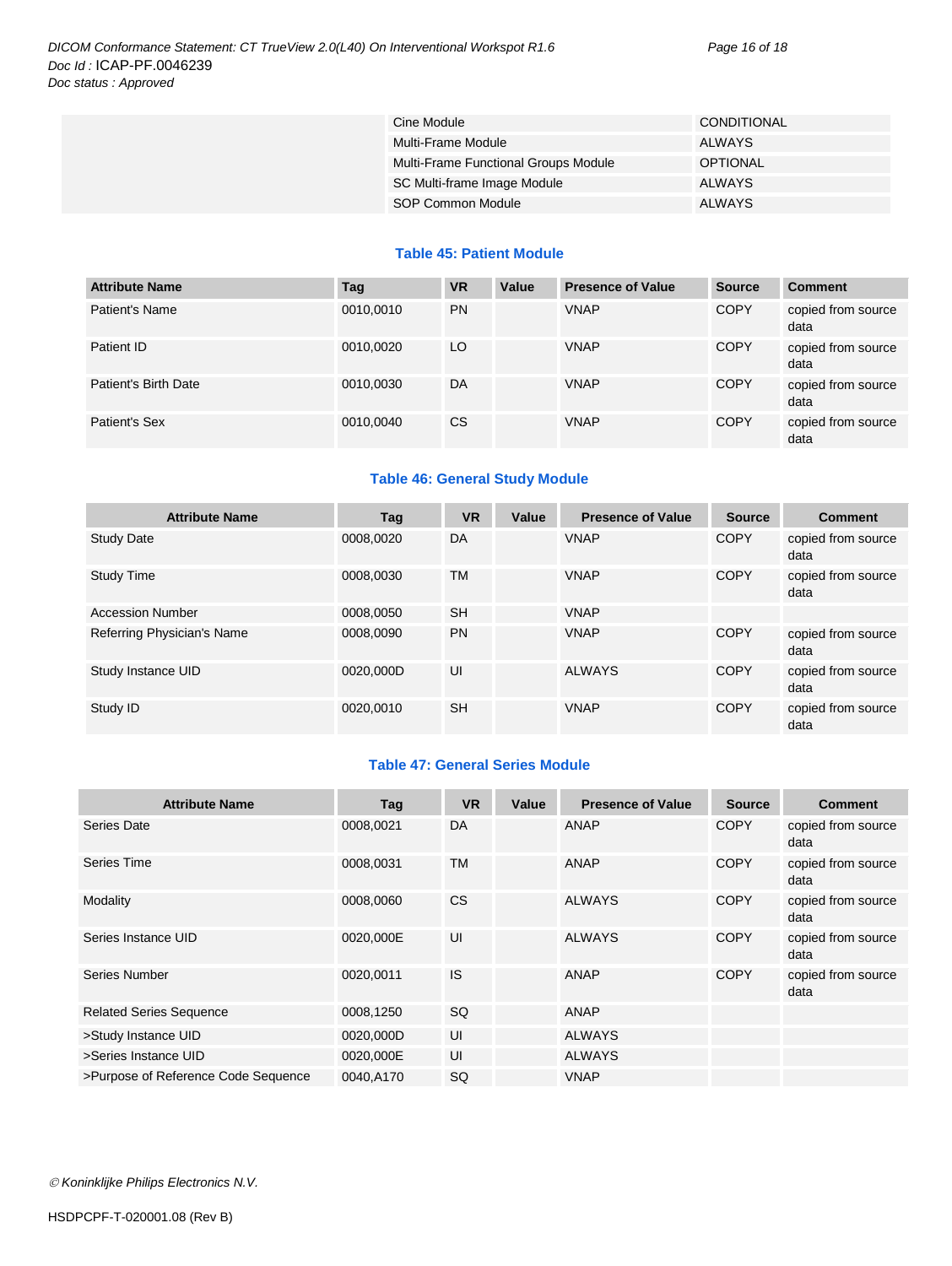#### **Table 48: General Equipment Module**

| <b>Attribute Name</b>     | Tag       | <b>VR</b> | Value                      | <b>Presence of Value</b> | <b>Source</b> | <b>Comment</b>                                          |
|---------------------------|-----------|-----------|----------------------------|--------------------------|---------------|---------------------------------------------------------|
| Manufacturer              | 0008,0070 | LO.       | <b>Philips</b>             | <b>ALWAYS</b>            | <b>FIXED</b>  |                                                         |
| <b>Institution Name</b>   | 0008,0080 | LO        |                            | <b>VNAP</b>              | <b>COPY</b>   | copied from source<br>data                              |
| Manufacturer's Model Name | 0008,1090 | LO        | Interventional<br>Workspot | <b>ALWAYS</b>            | <b>CONFIG</b> |                                                         |
| Device Serial Number      | 0018,1000 |           |                            | <b>ANAP</b>              |               |                                                         |
| Software Versions         | 0018,1020 | LO        | 1.6.x                      | <b>ALWAYS</b>            | <b>CONFIG</b> | where "x" is the<br>detailed application<br>SW version. |

#### **Table 49 : SC Equipment Module**

| <b>Attribute Name</b> | Taq       | VR | Value      | <b>Presence of Value</b> | <b>Source</b> | <b>Comment</b> |
|-----------------------|-----------|----|------------|--------------------------|---------------|----------------|
| Modality              | 0008,0060 | СS |            | <b>ANAP</b>              |               |                |
| Conversion Type       | 0008.0064 | CS | <b>WSD</b> | <b>ALWAYS</b>            |               |                |

#### **Table 50: General Image Module**

| <b>Attribute Name</b>      | Tag       | VR        | Value | <b>Presence of Value</b> | <b>Source</b> | <b>Comment</b> |
|----------------------------|-----------|-----------|-------|--------------------------|---------------|----------------|
| Instance Number            | 0020.0013 | IS        |       | <b>VNAP</b>              |               |                |
| <b>Patient Orientation</b> | 0020.0020 | <b>CS</b> |       | <b>VNAP</b>              |               |                |
| Burned in Annotation       | 0028.0301 | CS        |       | ANAP                     |               |                |

#### **Table 51: Image Pixel Module**

| <b>Attribute Name</b>       | Tag       | <b>VR</b> | Value          | <b>Presence of Value</b> | <b>Source</b> | <b>Comment</b>             |
|-----------------------------|-----------|-----------|----------------|--------------------------|---------------|----------------------------|
| Samples per Pixel           | 0028,0002 | US.       |                | <b>ALWAYS</b>            |               |                            |
| Photometric Interpretation  | 0028,0004 | CS.       |                | <b>ALWAYS</b>            |               |                            |
| <b>Planar Configuration</b> | 0028,0006 | <b>US</b> |                | <b>ALWAYS</b>            |               |                            |
| <b>Rows</b>                 | 0028,0010 | <b>US</b> |                | <b>ALWAYS</b>            | <b>COPY</b>   | copied from<br>source data |
| Columns                     | 0028,0011 | US.       |                | <b>ALWAYS</b>            | <b>COPY</b>   | copied from<br>source data |
| <b>Bits Allocated</b>       | 0028,0100 | US.       | 8              | <b>ALWAYS</b>            |               |                            |
| <b>Bits Stored</b>          | 0028,0101 | US.       | 8              | <b>ALWAYS</b>            |               |                            |
| High Bit                    | 0028,0102 | US.       | $\overline{7}$ | <b>ALWAYS</b>            |               |                            |
| <b>Pixel Representation</b> | 0028,0103 | US.       | 0000           | <b>ALWAYS</b>            | <b>COPY</b>   | copied from<br>source data |
| <b>Pixel Data</b>           | 7FE0,0010 | OW/OB     |                | <b>ALWAYS</b>            | <b>COPY</b>   | copied from<br>source data |

#### **Table 52: Cine Module**

| <b>Attribute Name</b> | Tag       | <b>VR</b> | Value | <b>Presence of Value</b> | <b>Source</b> | Comment                    |
|-----------------------|-----------|-----------|-------|--------------------------|---------------|----------------------------|
| <b>Frame Time</b>     | 0018.1063 | DS        |       | <b>ALWAYS</b>            | <b>COPY</b>   | copied from<br>source data |